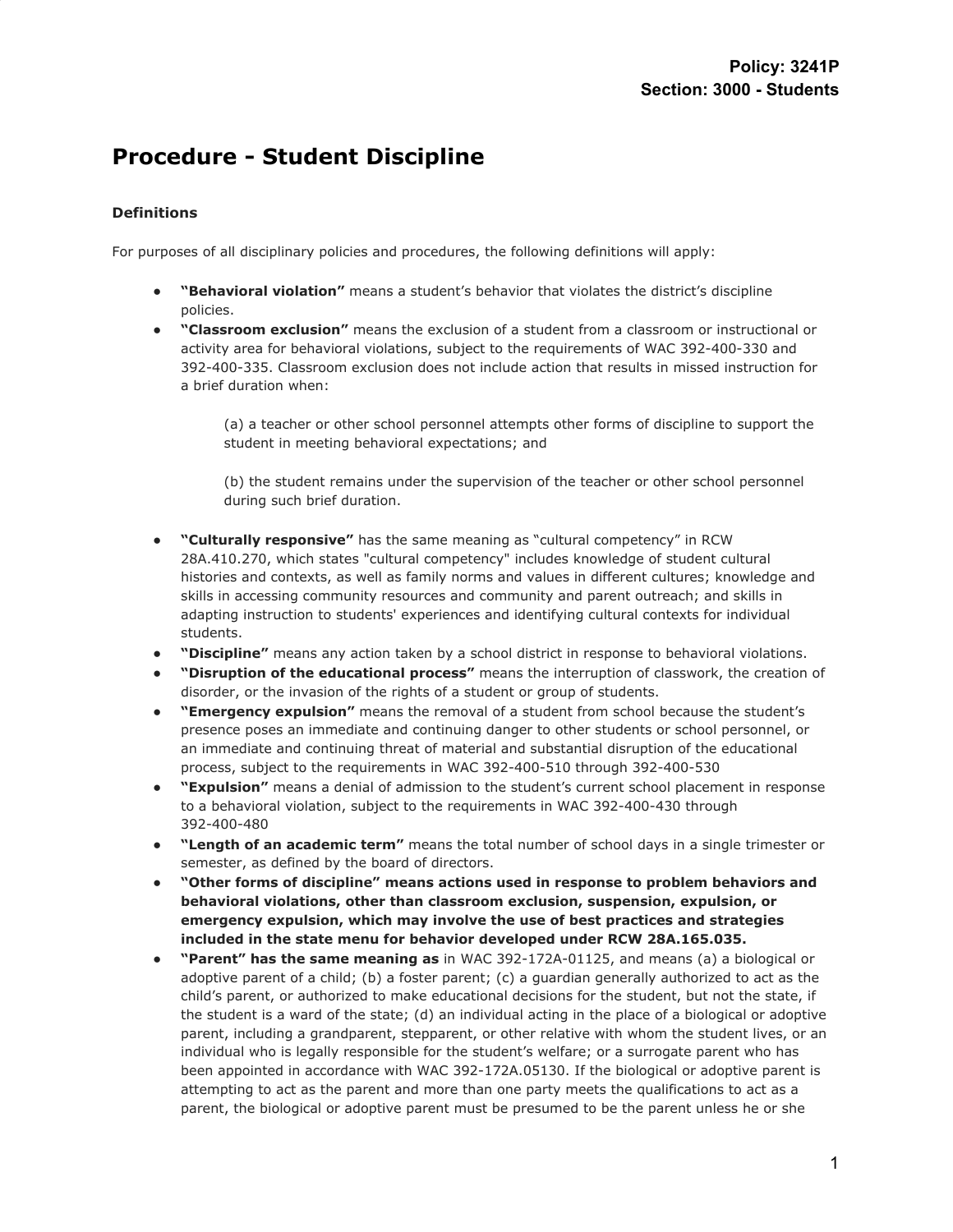does not have legal authority to make educational decisions for the student. If a judicial decree or order identifies a specific person or persons to act as the "parent" of a child or to make educational decision on behalf of a child, then that person or persons shall be determined to be the parent for purposes of this policy and procedure.

- "School board" means the governing board of directors of the local school district.
- **"School business day"** means any calendar day except Saturdays, Sundays, and any federal and school holidays upon which the office of the Superintendent is open to the public for business. A school business day concludes or terminates upon the closure of the Superintendent's office for the calendar day.
- "School day" means any day or partial day that students are in attendance at school for instructional purposes.
- "Suspension" means the denial of attendance in response to a behavioral violation from any subject or class, or from any full schedule of subjects or classes, but not including classroom exclusions, expulsions, or emergency expulsions. Suspension may also include denial of admission to or entry upon, real and personal property that is owned, leased, rented, or controlled by the district.
	- **○ In-school suspension means a suspension in which a student is excluded from the student's regular educational setting but remains in the student's current school placement for up to ten consecutive school days, subject to the requirements in WAC 392-400-430 through 392-400-475.**
	- **Short-term suspension** means a suspension in which a student is excluded from school for up to ten consecutive school days, subject to the requirements in WAC 392-400-430 through 392-400-475.Long-term suspension means a suspension in which a student is excluded from school for more than ten consecutive school days, subject to the requirements in WAC 392-400-430 through 392-400-475.

## **Engaging with Families & Language Assistance**

**The district must provide for early involvement of parents in efforts to support students in meeting behavioral expectations. Additionally, the district must make every reasonable attempt to involve the student and parent in the resolution of behavioral violations. Unless an emergency circumstance exists, providing opportunity for this parental engagement is required before administering a suspension or expulsion.**

The district must ensure that it provides all discipline related communications [oral and written] required in connection with this policy and procedure in a language the student and parent(s) understand. These discipline related communications include notices, hearings, conferences, meeting, plans, proceedings, agreements, petitions, and decisions. This effort may require language assistance for students and parents with limited-English proficiency under Title VI of the Civil Rights Act of 1964. For parents who are unable to read any language, the district will provide written material orally.

# **Supporting Students with Other Forms of Discipline**

Unless a student's presence poses an immediate and continuing danger to others, or a student's presence poses an immediate and continuing threat to the educational process, staff members must first attempt one or more forms of other forms of discipline to support students in meeting behavioral expectations before imposing classroom exclusion, short-term suspension, or in-school suspension. Before imposing a long-term suspension or expulsion, the district must first consider other forms of discipline.

The types of behaviors for which the staff members may use other forms of discipline include any violation of the rules of conduct, as developed annually by the Superintendent. In connection with the rules of conduct, school principals and certificated building staff will confer at least annually to develop precise definitions and build consensus on what constitutes manifestation of problem behaviors. (See policy 3200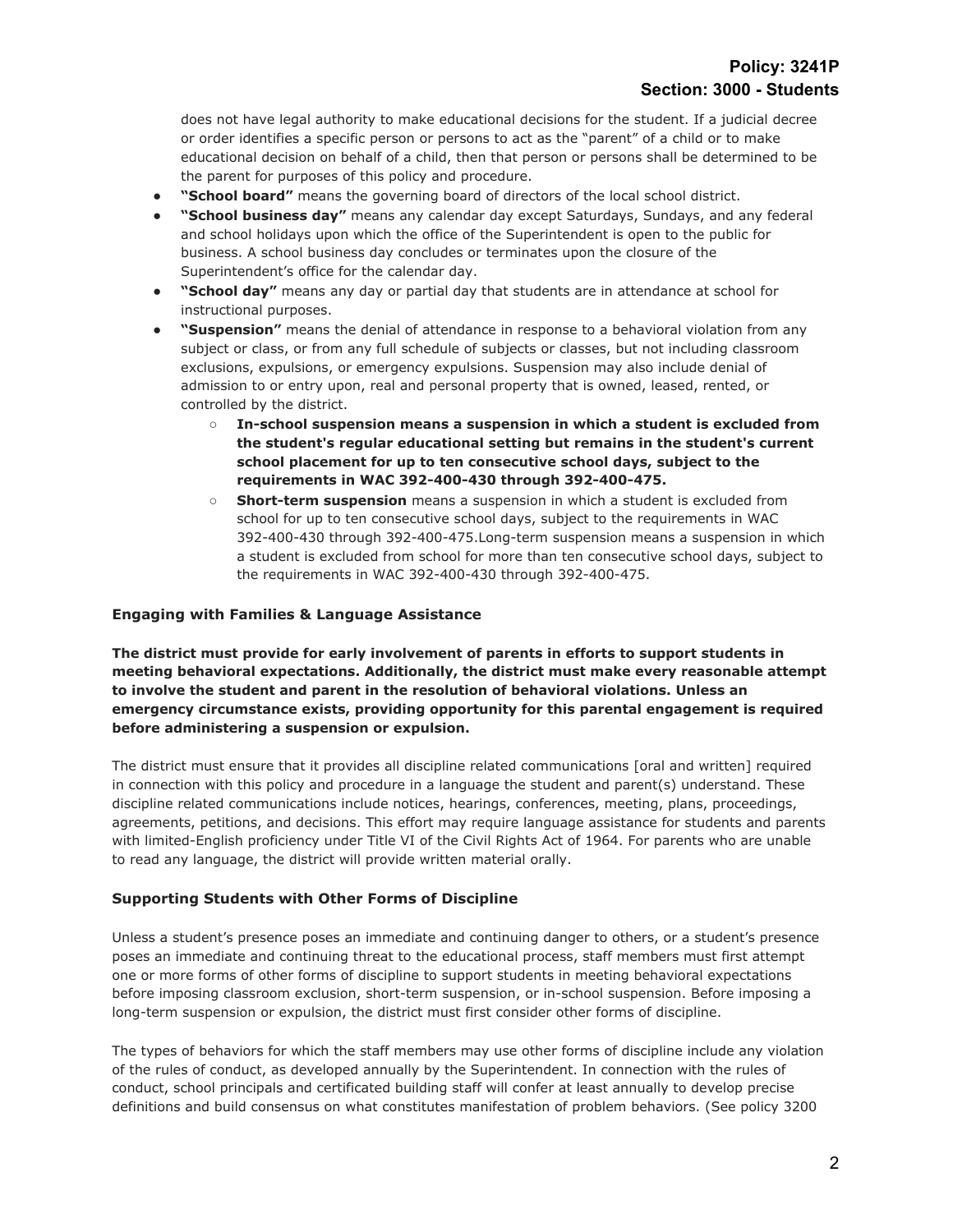– Rights and Responsibilities.) The purpose of developing definitions and consensus on manifestation of a problem behavior is to address the differences in perception of subjective behaviors and reduce the effect of implicit or unconscious bias.

These other forms of discipline may involve the use of best practices and strategies included in the state menu for behavior available online at: [http://www.k12.wa.us/SSEO/pubdocs/BehaviorMenu.pdf.](http://www.k12.wa.us/SSEO/pubdocs/BehaviorMenu.pdf) The district has identified the following for use as other forms of discipline: Behavior monitoring, behavior contracts, mentoring, peer mediation, social skills instruction, de-escalation, safety plans, exclusion from class activities and/or field trips, and restorative justice practices.

Staff members are not restricted to the above list and may use any other form of discipline compliant with WAC 392-400-025(9).

Additionally, staff may use after-school detention as another form of discipline for not more than 60 minutes on any given day. Before assigning after-school detention, the staff member will inform the student of the specific behavior prompting the detention and provide the student with an opportunity to explain or justify the behavior. At least one professional staff member will directly supervise students in after-school detention.

Administering other forms of discipline cannot result in the denial or delay of the student's nutritionally adequate meal or prevent a student from accomplishing a specific academic grade, subject, or graduation requirements.

Students and parents may challenge the administration of other forms of discipline, including the imposition of after-school detention using the grievance process below.

## **Staff Authority and Exclusionary Discipline**

District staff members are responsible for supervising students immediately before and after the school day; during the school day; during school activities (whether on or off campus); on school grounds before or after school hours when a school group or school activity is using school grounds; off school grounds, if the actions of the student materially or substantially affect or interferes with the educational process; and on the school bus.

Staff members will seek early involvement of parents in efforts to support students in meeting behavioral expectations. The Superintendent has general authority to administer discipline, including all exclusionary discipline. The Superintendent designates disciplinary authority to impose short-term suspension to i.e. school principals, to impose long-term suspension to i.e. school principals, Superintendents, to impose expulsion to i.e. school principals, Superintendents, and to impose emergency expulsion to i.e. school principals, Superintendents.

## **Classroom exclusions**

After attempting at least one other form of discipline, as set forth above, teachers have statutory authority to impose classroom exclusion. Classroom exclusion means the exclusion of a student from the classroom or instructional activity area based on a behavioral violation that disrupts the educational process. As stated above, the Superintendent, school principals, and certificated staff will work together to develop definitions and consensus on what constitutes behavior that disrupts the educational process to reduce the effect of implicit or unconscious bias. Additionally, the district authorizes other staff, such as school principals to impose classroom exclusion with the same authority and limits of authority as classroom teachers.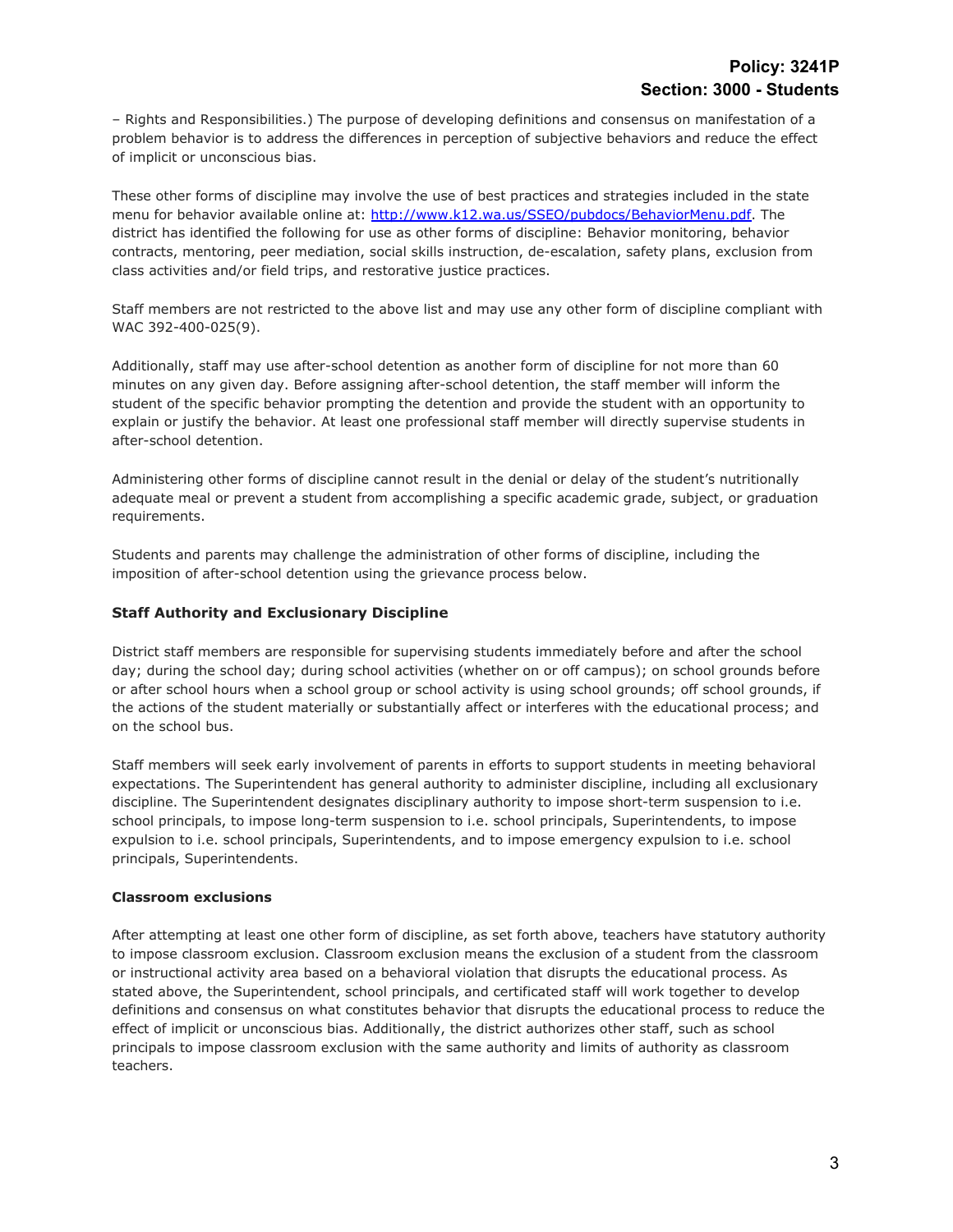Classroom exclusion may be for all or any portion of the balance of the school day. Classroom exclusion does not encompass removing a student from school, including sending a student home early or telling a parent to keep a student at home, based on a behavioral violation. Removing a student from school constitutes a suspension, expulsion, or emergency expulsion and must include the notification and due process as stated in the section below.

Classroom exclusion cannot result in the denial or delay of the student's nutritionally adequate meal or prevent a student from accomplishing a specific academic grade, subject, or graduation requirements.

The school will provide the student an opportunity to make up any assignments and tests missed during a classroom exclusion. The district will not administer any form of discipline, including classroom exclusions, in a manner that would result in the denial or delay of a nutritionally adequate meal to a student or prevent a student from accomplishing a specific academic grade, subject, or graduation requirements.

Following the classroom exclusion of a student, the teacher (or other school personnel as identified) must report the classroom exclusion, including the behavioral violation that led to the classroom exclusion, to the principal or the principal's designee as soon as reasonably possible. The principal or designee must report all classroom exclusions, including the behavioral violation that led to it to the Superintendent. Reporting of the behavioral violation that led to the classroom exclusion as "other" is insufficient.

The teacher, principal, or the principal's designee must notify the student's parents regarding the classroom exclusion as soon as reasonably possible. As noted above, the district must ensure that this notification is in a language and form (i.e. oral or written) the parents understand.

When the teacher or other authorized school personnel administers a classroom exclusion because the student's presence poses an immediate and continuing danger to other students or school personnel, or an immediate and continuing threat of material and substantial disruption of the educational process:

(a) The teacher or other school personnel must immediately notify the principal or the principal's designee; and

(b) The principal or the principal's designee must meet with the student as soon as reasonably possible and administer appropriate discipline.

The district will address student and parent grievances regarding classroom exclusion through the grievance procedures.

#### **Grievance process for other forms of discipline and classroom exclusion**

Any parent/guardian or student who is aggrieved by the imposition of other forms of discipline and/or classroom exclusion has the right to an informal conference with the principal for resolving the grievance. If the grievance pertains to the action of an employee, the district will notify that employee of the grievance as soon as reasonably possible.

At such conference, the student and parent will have the opportunity to voice issues and concerns related to the grievance and ask questions of staff members involved in the grievance matter. Staff members will have opportunity to respond to the issues and questions related to the grievance matter. Additionally, the principal will have opportunity to address issues and questions raised and to ask questions of the parent, student, and staff members.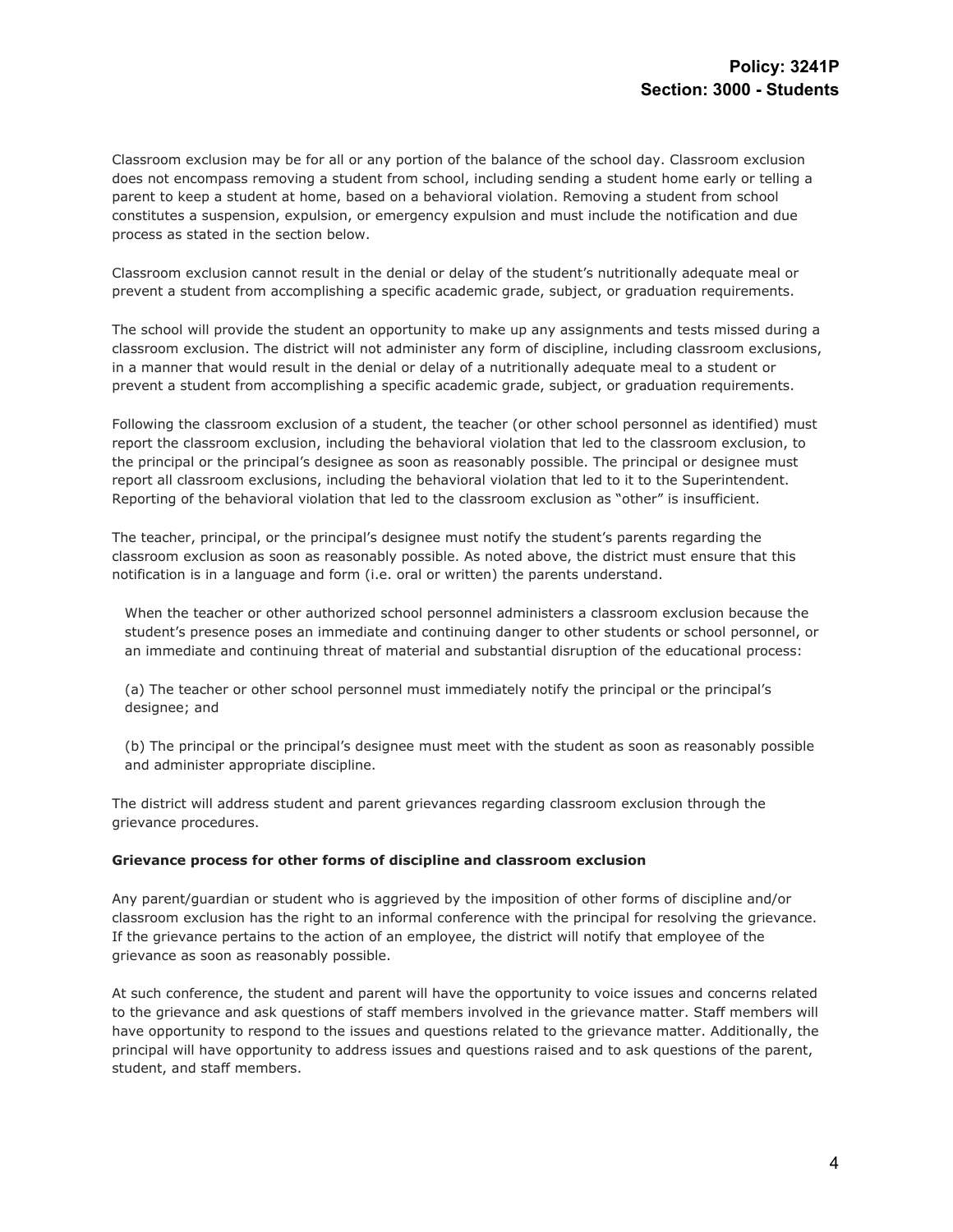If after exhausting this remedy the grievance is not yet resolved, the parent and student will have the right, upon two (2) school business days' prior notice, to present a written and/or oral grievance to the Superintendent or designee. The Superintendent or designee will provide the parent and student with a written copy of its response to the grievance within ten (10) school business days. Use of the grievance process will not impede or postpone the disciplinary action, unless the principal or Superintendent elects to postpone the disciplinary action.

Discipline that may be grieved under this section includes other forms of discipline, including after-school detention; classroom exclusion; removal or suspension from athletic activity or participation; and removal or suspension from school-provided transportation.

#### **Suspension and expulsion – general conditions and limitations**

The district's use of suspension and expulsion will have a real and substantial relationship to the lawful maintenance and operation of the school district, including but not limited to, the preservation of the health and safety of students and employees and the preservation of an educational process that is conducive to learning. The district will not expel, suspend, or discipline in any manner for a student's performance of or failure to perform any act not related to the orderly operation of the school or school-sponsored activities or any other aspect of preserving the educational process. The district will not administer any form of discipline in a manner that would prevent a student from accomplishing a specific academic grade, subject, or graduation requirements.

As stated above, the district must have provided the parent(s) opportunity for involvement to support the student and resolve behavioral violations before administering suspension or expulsion. Additionally, the Superintendent or designee must consider the student's individual circumstances and the nature of the violation before administering a short-term or in-school suspension.

The board recognizes that when a student's behavior is subject to disciplinary action, review by a panel of the student's peers may positively influence the student's behavior. The board has discretion to authorize the establishment of one or more student disciplinary boards, which may also include teachers, administrators, parents, or any combination thereof. If so authorized, the district will ensure that the student disciplinary board reflects the demographics of the student body. The student disciplinary board may recommend to the appropriate school authority other forms of discipline that might benefit the student's behavior and may also provide input on whether exclusionary discipline is needed. The school authority has discretion to set aside or modify the student disciplinary board's recommendation.

The principal or designee at each school must report all suspensions and expulsions, including the behavioral violation that led to the suspension or expulsion, to the Superintendent or designee within twenty-four (24) hours after the administration. Reporting the behavioral violation that led to the suspension or expulsion as "other" is insufficient.

An expulsion or suspension of a student may not be for an indefinite period and must have an end date.

After suspending or expelling a student, the district will make reasonable efforts to return the student to the student's regular educational setting as soon as possible. Additionally, the district must allow the student to petition for readmission at any time. The district will not administer any form of discipline in a manner that prevents a student from completing subject, grade-level, or graduation requirements.

When administering a suspension or expulsion, the district may deny a student admission to, or entry upon, real and personal property that the district owns, leases, rents, or controls. The district must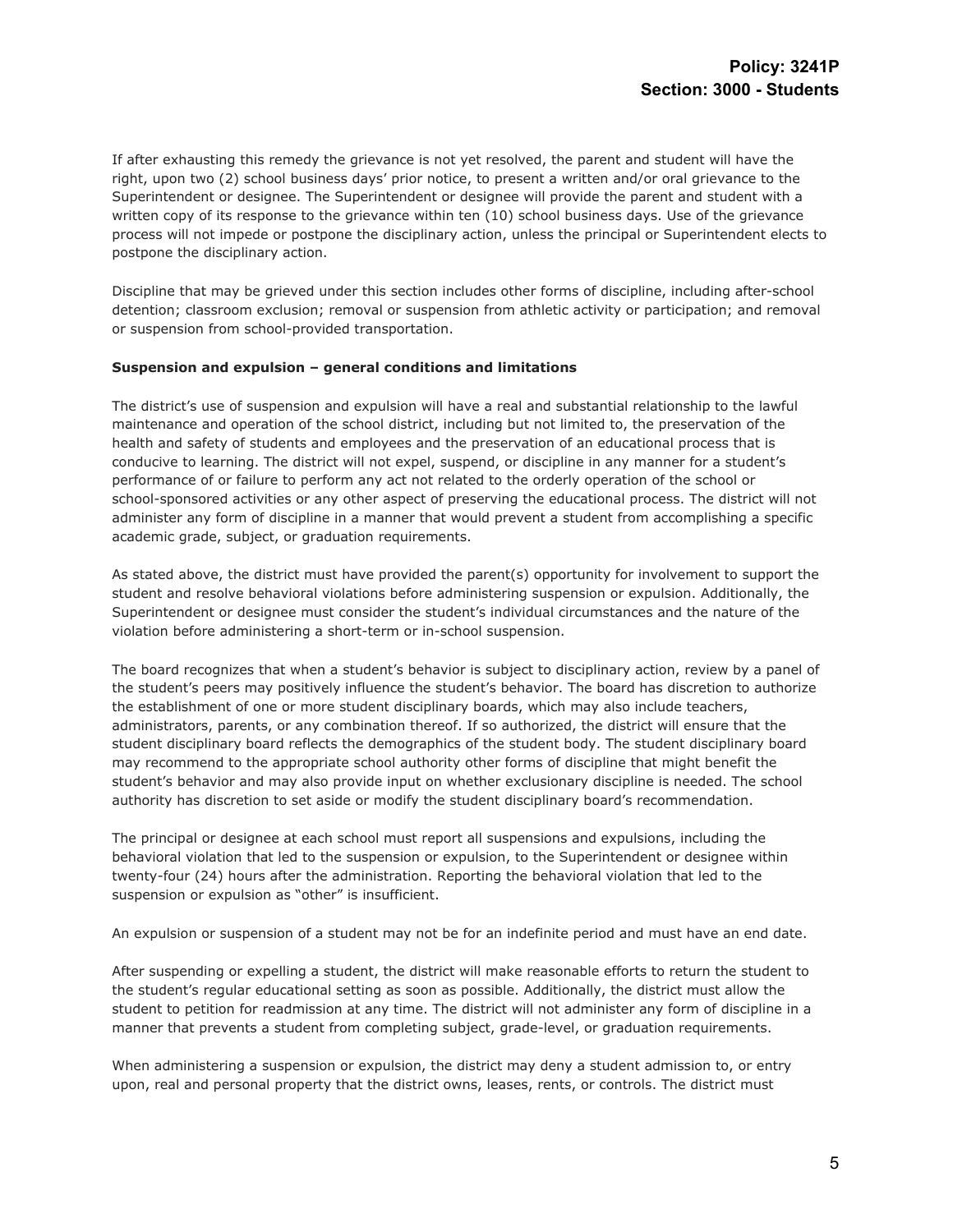provide an opportunity for students to receive educational services during a suspension or expulsion (see below). The district will not suspend or expel a student from school for absences or tardiness.

If during a suspension or expulsion the district enrolls a student in another program or course of study, the district may not preclude the student from returning to the student's regular educational setting following the end of the suspension or expulsion, unless one of the following applies: The Superintendent or designee grants a petition to extend a student's expulsion under WAC 392-400-480; the change of setting is to protect victims under WAC 392-400-810; or other law precludes the student from returning to his or her regular educational setting.

In accordance with RCW 28A.600.420, a school district must expel a student for no less than one year if the district has determined that the student has carried or possessed a firearm on school premises, school-provided transportation, or areas of facilities while being used exclusively by public schools. The Superintendent may modify the expulsion on a case-by-case basis.

A school district may also suspend or expel a student for up to one year if the student acts with malice (as defined under RCW 9A.04.110) and displays an instrument that appears to be a firearm on school premises, school-provided transportation, or areas of facilities while being used exclusively by public schools. These provisions do not apply to students while engaged in a district authorized military education; a district authorized firearms convention or safety course; or district authorized rifle competition.

## **In-school suspension and short-term suspension**

The Superintendent designates principals and Superintendents with the authority to impose in-school and short-term suspension. Before administering an in-school or short-term suspension, staff members must have first attempted one or more other forms of discipline to support the student in meeting behavioral expectations and considered the student's individual circumstances. The district will not administer in-school suspension that would result in the denial or delay of the student's nutritionally adequate meal.

Unless otherwise required by law, the district is not required to impose in-school or short-term suspensions and instead, strives to keep students in school, learning in a safe and appropriate environment. However, there are circumstances when the district may determine that in-school or short-term suspension is appropriate. As stated above, the district will work to develop definitions and consensus on what constitutes behavioral violations to reduce the effect of implicit or unconscious bias. In accordance with the other parameters of this policy, these circumstances may include the following types of student behaviors:

- Being intoxicated or under the influence of controlled substance, alcohol or marijuana at school or while present at school activities;
- Bomb scares or false fire alarms that cause a disruption to the school program;
- Cheating or disclosure of exams;
- Commission of any crime on school grounds or during school activities;
- Dress code violations that the student refuses to correct (see student dress policy/procedure 3224);
- Fighting: Fighting and instigating, promoting, or escalating a fight, as well as failure to disperse. Engaging in any form of fighting where physical blows are exchanged, regardless of who initiated the fight. This prohibition includes hitting, slapping, pulling hair, biting, kicking, choking, and scratching or any other acts in which a student intentionally inflicts or attempts to inflict injury on another;
- Gang-related activity;
- Harassment/intimidation/bullying;
- Intentional deprivation of student and staff use of school facilities;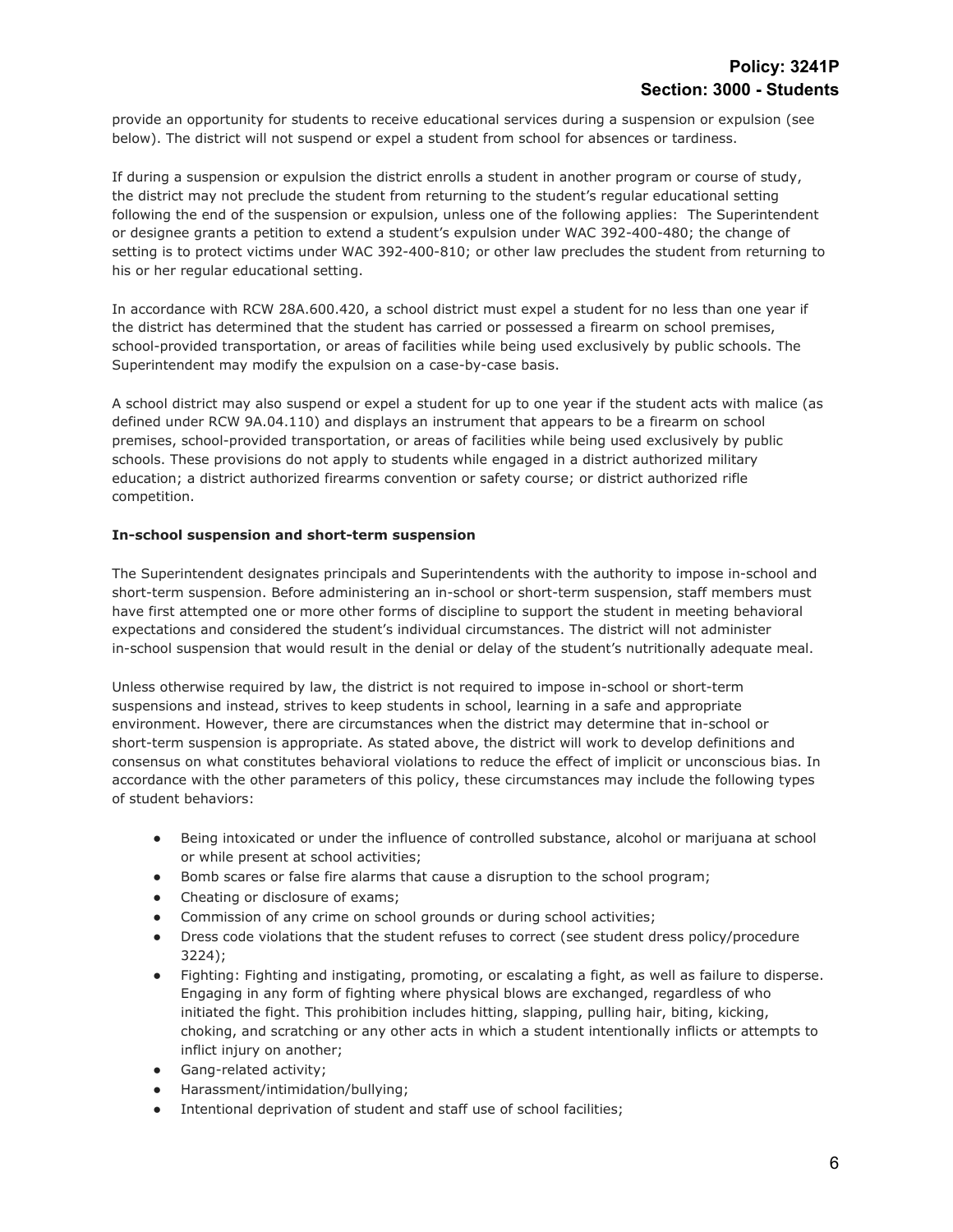- Intentional endangerment to self, other students, or staff, including endangering on a school bus;
- Intentional injury to another;
- Intentionally defacing or destroying the property of another;
- Intentionally obstructing the entrance or exit of any school building or room in order to deprive others of passing through;
- Possession, use, sale, or delivery of illegal or controlled chemical substances;
- Preventing students from attending class or school activities;
- Refusal to cease prohibited behavior;
- Refusal to leave an area when repeatedly instructed to do so by school personnel;
- Sexual misconduct that could constitute sexual assault or harassment on school grounds, at school activities, or on school provided transportation;
- Substantially and intentionally interfering with any class or activity;
- Threats of violence to other students or staff;
- Use or possession of weapons prohibited by state law.

# Initial hearing

Before administering any in-school or short-term suspension, the district will attempt to notify the student's parent(s) as soon as reasonably possible regarding the behavioral violation. Additionally, the principal or designee must conduct an informal initial hearing with the student to hear the student's perspective. The principal or designee must provide the student an opportunity to contact his or her parent(s) regarding the initial hearing. The district must hold the initial hearing in a language the parent and student understand.

At the initial hearing, the principal or designee will provide the student:

- Notice of the student's violation of this policy;
- An explanation of the evidence regarding the behavioral violation;
- An explanation of the discipline that may be administered; and
- An opportunity for the student to share his or her perspective and provide explanation regarding the behavioral violation.

# Notice

Following the initial hearing, the principal or designee must inform the student of the disciplinary decision regarding the behavioral violation, including the date when any suspension or expulsion will begin and end.

No later than one (1) school business day following the initial hearing with the student, the district will provide written notice of the suspension or expulsion to the student and parents in person, by mail, or by email in a language and form the student and parents will understand. The written notice must include:

- a. A description of the student's behavior and how the behavior violated this policy;
- b. The duration and conditions of the suspension or expulsion, including the dates on which the suspension or expulsion will begin and end;
- c. The other forms of discipline that the district considered or attempted, and an explanation of the district's decision to administer the suspension or expulsion;
- d. The opportunity to receive educational services during the suspension or expulsion;
- e. The right of the student and parent(s) to an informal conference with the principal or designee; and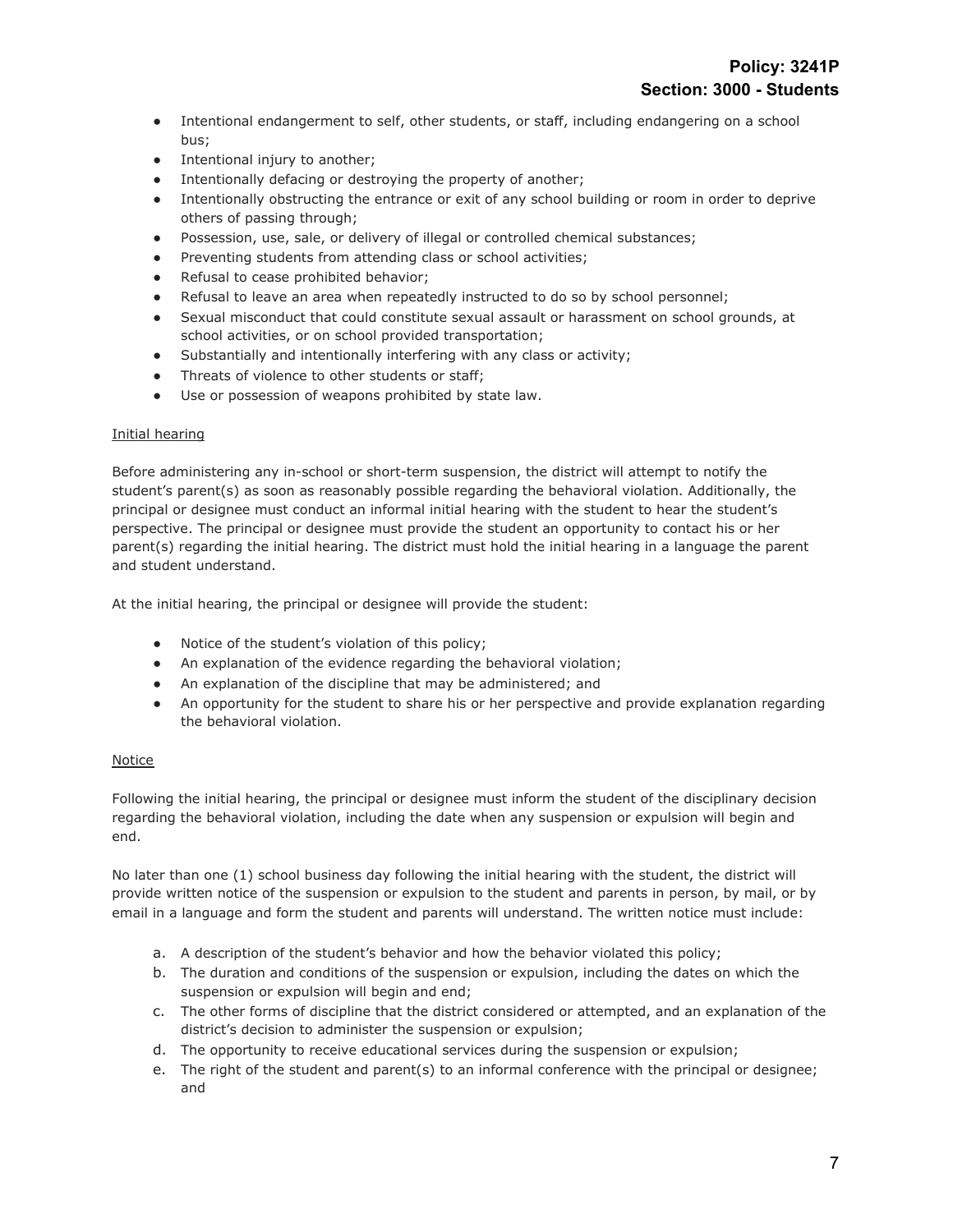f. The right of the student and parent(s) to appeal the in-school or short-term suspension;

For students in kindergarten through fourth grade, the district will not administer in-school or short-term suspension for more than ten (10) cumulative school days during any academic term. For students in grades five through twelve, the district will not administer in-school or short-term suspension for more than fifteen (15) cumulative school days during any single semester, or more than ten (10) cumulative school days during any single trimester. Additionally, the district will not administer a short-term or in-school suspension beyond the school year in which the behavioral violation occurred.

The district will not administer in-school or short-term suspensions in a manner that would result in the denial or delay of a nutritionally adequate meal to a student.

When administering an in-school suspension, school personnel must ensure they are physically in the same location as the student to provide direct supervision during the duration of the in-school suspension. Additionally, school personnel must ensure they are accessible to offer support to keep the student current with assignments and course work for all of the student's regular subjects or classes.

#### **Long-term suspensions and expulsions**

Before administering a long-term suspension or an expulsion, district personnel must consider other forms of discipline to support the student in meeting behavioral expectations. The district must also consider the other general conditions and limitations listed above.

Unless otherwise required by law, the district is not required to impose long-term suspension or expulsion and may impose long-term suspension or expulsion only for specify misconduct. In general, the district strives to keep students in school, learning in a safe and appropriate environment. However, in accordance with the other parameters of this policy there are circumstances when the district may determine that long-term suspension or expulsion is appropriate for student behaviors listed in RCW 28A.600.015 (6)(a) through (d), which include:

- a. Having a firearm on school property or school transportation in violation of RCW 28A.600.420;
- b. Any of the following offenses listed in RCW 13.04.155, including:
	- any violent offense as defined in RCW 9.94A.030, including
	- any felony that Washington law defines as a class A felony or an attempt, criminal conspiracy, or solicitation to commit a class A felony;
	- manslaughter;
	- indecent liberties committed by forcible compulsion;
	- kidnapping;
	- arson;
	- assault in the second degree;
	- assault of a child in the second degree;
	- robbery;
	- drive-by shooting; and
	- vehicular homicide or vehicular assault caused by driving a vehicle while under the influence of intoxicating liquor or any drug, or by operating a vehicle in a reckless manner.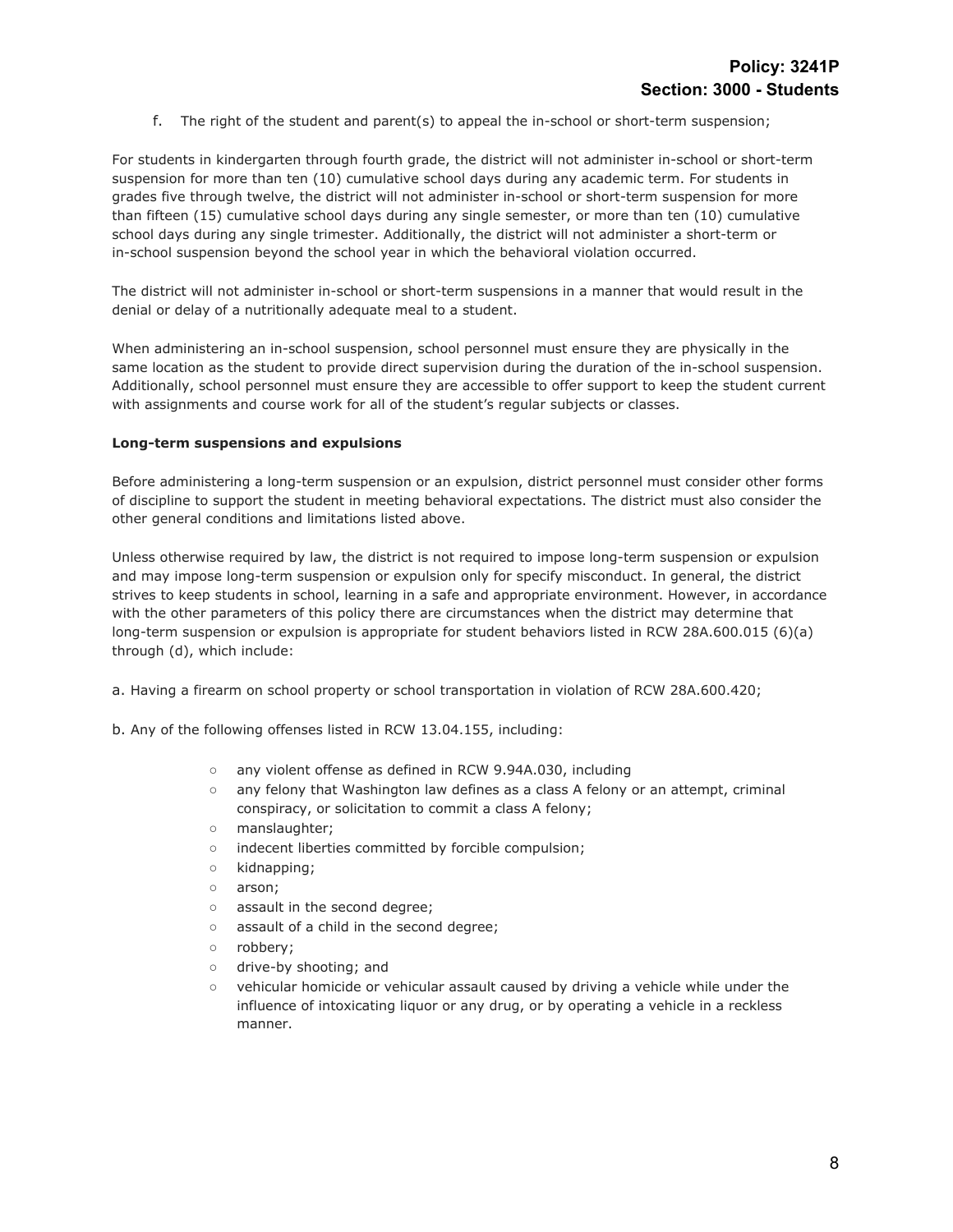- i. any sex offense as defined in RCW 9.94A.030, which includes any felony violation of chapter 9A.44 RCW (other than failure to registered as a sex offender in violation of 9A.44.132), including rape, rape of a child, child molestation, sexual misconduct with a minor, indecent liberties, voyeurism, and any felony conviction or adjudication with a sexual motivation finding;
- ii. inhaling toxic fumes in violation of chapter 9.47A RCW;
- iii. any controlled substance violation of chapter 69.50 RCW;
- iv. any liquor violation of RCW 66.44.270;
- v. any weapons violation of chapter 9.41 RCW, including having a dangerous weapon at school in violation of RCW 9.41.280;
- vi. any violation of chapter 9A.36 RCW, including assault, malicious harassment, drive-by shooting, reckless endangerment, promoting a suicide attempt, coercion, assault of a child, custodial assault, and failing to summon assistance for an injured victim of a crime in need of assistance;
- vii. any violation of chapter 9A.40 RCW, including kidnapping, unlawful imprisonment, custodial interference, luring, and human trafficking;
- viii. any violation of chapter 9A.46 RCW, including harassment, stalking, and criminal gang intimidation; and
- ix. any violation of chapter 9A.48 RCW, including arson, reckless burning, malicious mischief, and criminal street gang tagging and graffiti.
- c. Two or more violations of the following within a three-year period
	- i. criminal gang intimidation in violation of RCW 9A.46.120:
	- ii. gang activity on school grounds in violation of RCW 28A.600.455;
	- iii. willfully disobeying school administrative personnel in violation of RCW 28A.635.020; and
	- iv. defacing or injuring school property in violation of RCW 28A.635.060; and
- d. Any student behavior that adversely affects the health or safety of other students or educational staff.

In addition to being a behavior specified in RCW 28A.600.015, before imposing long-term suspension or expulsion, district personnel must also determine that if the student returned to school before completing a long-term suspension or expulsion the student would pose an imminent danger to students, school personnel, or pose an imminent threat of material and substantial disruption to the educational process. As stated above, the district will work to develop definitions and consensus on what constitutes such an imminent threat to reduce the effect of implicit or unconscious bias.

#### **Behavior agreements**

The district authorizes staff to enter into behavior agreements with students and parents in response to behavioral violations, including agreements to reduce the length of a suspension conditioned on the participation in treatment services, agreements in lieu of suspension or expulsion, or agreements holding a suspension or expulsion in abeyance. Behavior agreements will also describe district actions planned to support behavior changes by the students. The district will provide any behavior agreement in a language and form the student and parents understand.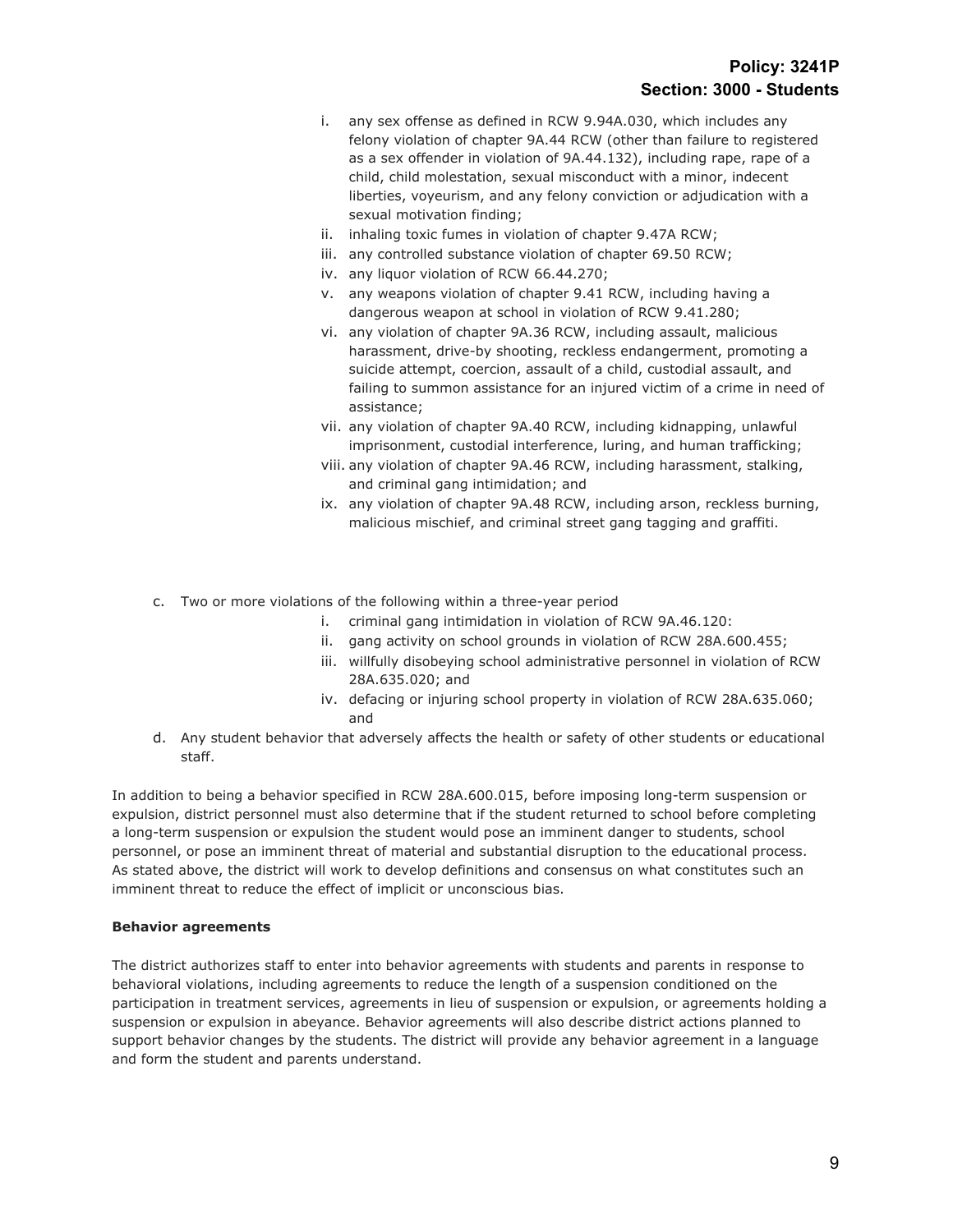A behavior agreement does not waive a student's opportunity to participate in a reengagement meeting or to receive educational services. The duration of a behavior agreement must not exceed the length of an academic term. A behavior agreement does not preclude the district from administering discipline for behavioral violations that occur after the district enters into an agreement with the student and parents.

## Initial hearing

Before administering any suspension or expulsion, the district will attempt to notify the student's parent(s) as soon as reasonably possible regarding the behavioral violation. Additionally, the principal or designee must conduct an informal initial hearing with the student to hear the student's perspective. The principal or designee must make a reasonable attempt to contact the student's parents and provide an opportunity for the parents to participate in the initial hearing in person or by telephone. The district must hold the initial hearing in a language the parent and student understand. At the initial hearing, the principal or designee will provide the student:

- Notice of the student's violation of this policy;
- An explanation of the evidence regarding the behavioral violation;
- An explanation of the discipline that may be administered; and
- An opportunity for the student to share his or her perspective and provide explanation regarding the behavioral violation.

Following the initial hearing, the principal or designee must inform the student of the disciplinary decision regarding the behavioral violation, including the date when any suspension or expulsion will begin and end.

## **Notice**

No later than one (1) school business day following the initial hearing with the student, the district will provide written notice of the suspension or expulsion to the student and parents in person, by mail, or by email. If the parent cannot read any language, the district will provide language assistance. The written notice must include:

- a. A description of the student's behavior and how the behavior violated this policy;
- b. The duration and conditions of the suspension or expulsion, including the dates on which the suspension or expulsion will begin and end;
- c. The other forms of discipline that the district considered or attempted, and an explanation of the district's decision to administer the suspension or expulsion;
- d. The opportunity to receive educational services during the suspension or expulsion;
- e. The right of the student and parent(s) to an informal conference with the principal or designee;
- f. The right of the student and parent(s) to appeal the suspension or expulsion; and
- g. For any long-term suspension or expulsion, the opportunity for the student and parents to participate in a reengagement meeting.

Other than for the firearm exception under WAC 392-400-820, the district will not impose a long-term suspension or an expulsion for any student in kindergarten through fourth grade.

If a long-term suspension or expulsion may exceed ten (10) days, the district will consider whether the student is currently eligible or might be deemed eligible for special education services. If so, the principal will notify relevant special education staff of the suspension or expulsion so that the district can ensure it follows its special education discipline procedures as well as its general education discipline procedures.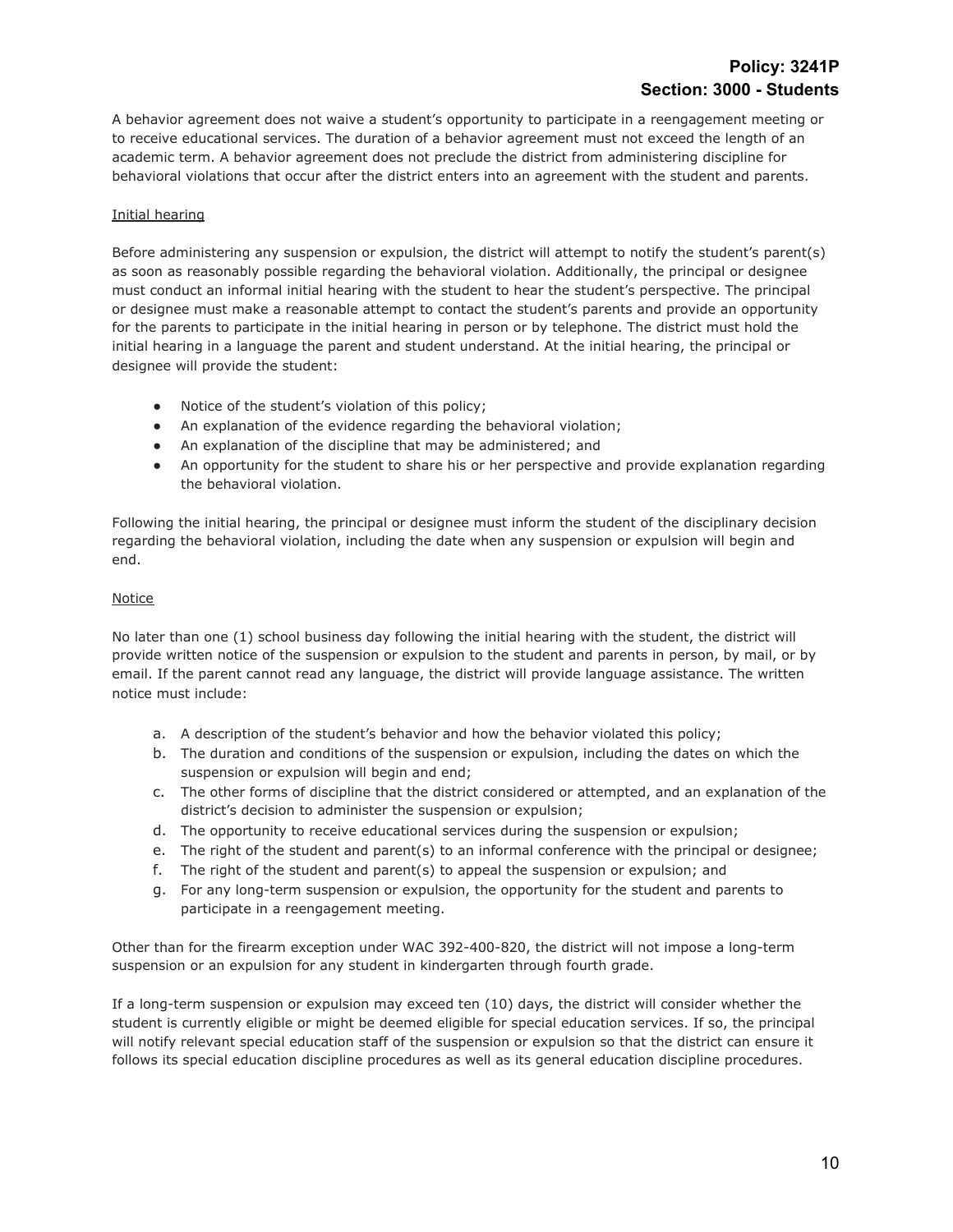#### **Divergence between long-term suspension and expulsion**

A long-term suspension may not exceed the length of an academic term. The district may not administer a long-term suspension beyond the school year in which the behavioral violation occurred.

An expulsion may not exceed the length of an academic term, unless the Superintendent grants a petition to extend the expulsion under WAC 392-400-480. The district is not prohibited from administrating an expulsion beyond the school year in which the behavioral violation occurred.

#### **Emergency Expulsions**

The district may immediately remove a student from the student's current school placement, subject to the following requirements:

The district must have sufficient cause to believe that the student's presence poses:

- An immediate and continuing danger to other students or school personnel; or
- An immediate and continuing threat of material and substantial disruption of the educational process.

The district may not impose an emergency expulsion solely for investigating student conduct.

For purposes of determining sufficient cause for an emergency expulsion, the phrase "immediate and continuing threat of material and substantial disruption of the educational process" means:

- The student's behavior results in an extreme disruption of the educational process that creates a substantial barrier to learning for other students across the school day; and
- School personnel have exhausted reasonable attempts at administering other forms of discipline to support the student in meeting behavioral expectations.

An emergency expulsion may not exceed ten consecutive school days. An emergency expulsion must end or be converted to another form of discipline within ten (10) school days from its start.

**After an emergency expulsion, the district must attempt to notify the student's parents, as soon as reasonably possible, regarding the reason the district believes the student's presence poses an immediate and continuing danger to other students or school personnel, or an immediate and continuing threat of material and substantial disruption of the education process.**

#### **Notice**

**Within twenty-four (24) hours after an emergency expulsion, the district will provide written notice to the student and parents in person, by mail, or by email. The written notice must include:**

- **● The reason the student's presence poses an immediate and continuing danger to students or school personnel, or poses an immediate and continuing threat of material and substantial disruption of the educational process;**
- **● The duration and conditions of the emergency expulsion, including the date on which the emergency expulsion will begin and end;**
- **● The opportunity to receive educational services during the emergency expulsion;**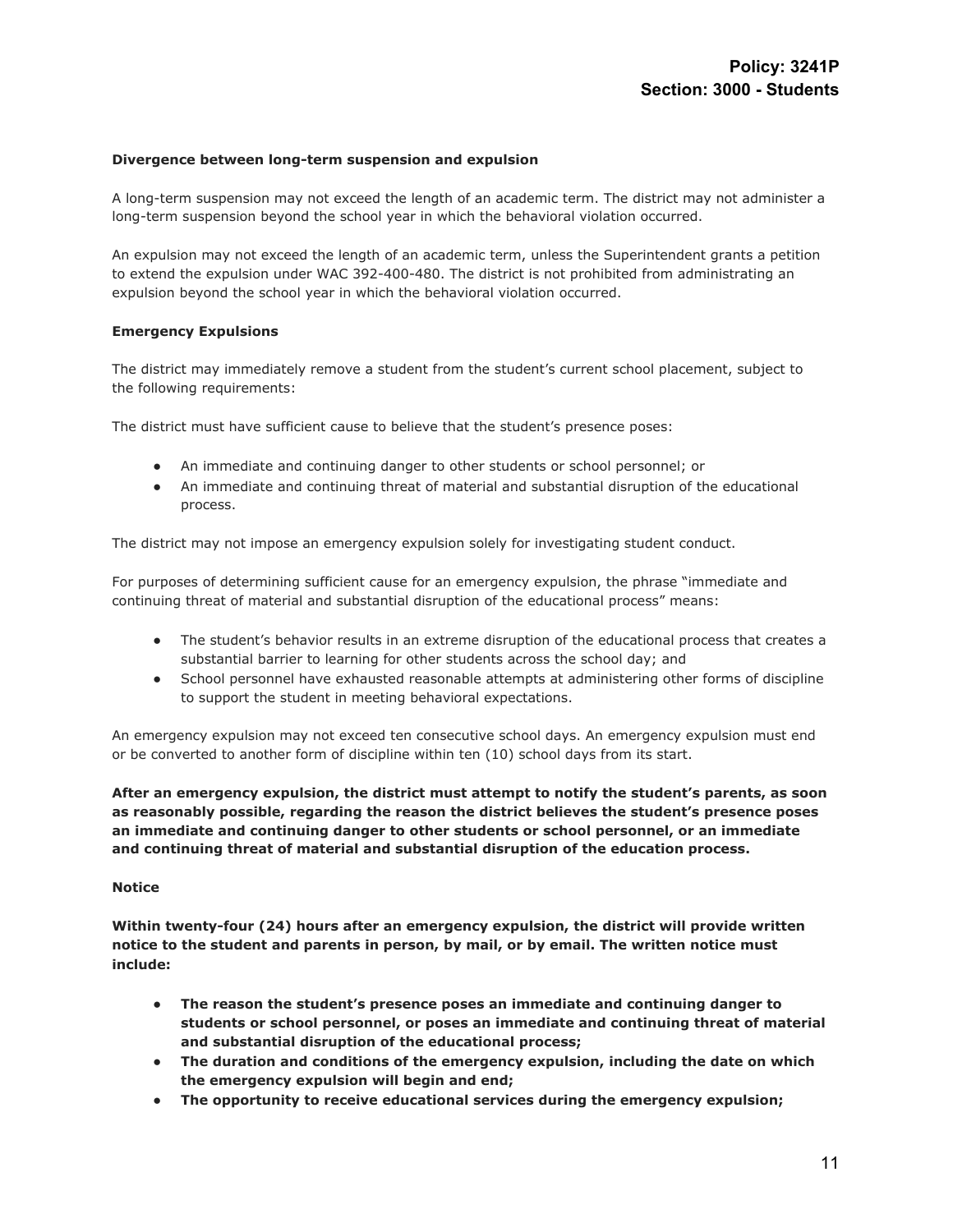- **● The right of the student and parent(s) to an informal conference with the principal or designee; and**
- **● The right of the student and parent(s) to appeal the emergency expulsion, including where and to whom the appeal must be requested.**

If the district converts an emergency expulsion to a suspension or expulsion, the district must:

(a) Apply any days that the student was emergency expelled before the conversion to the total length of the suspension or expulsion; and

(b) Provide the student and parents with notice and due process rights under WAC 392-400-455 through 392-400-480 appropriate to the new disciplinary action.

All emergency expulsions, including the reason the student's presence poses an immediate and continuing danger to other students or school personnel, must be reported to the Superintendent or designee within twenty-four (24) hours after the start of the emergency expulsion.

## **Appeal, Reconsideration, and Petition**

#### **Optional conference with principal**

**If a student or the parent(s) disagree with the district's decision to suspend, expel, or emergency expel the student, the student or parent(s) may request an informal conference with the principal or designee to resolve the disagreement. The parent or student may request an informal conference orally or in writing.**

**The principal or designee must hold the conference within three (3) school business days after receiving the request, unless otherwise agreed to by the student and parent(s).**

**During the informal conference, the student and parent(s) will have the opportunity to share the student's perspective and explanation regarding the events that led to the behavioral violation. The student and parent will also have the opportunity to confer with the principal or designee and school personnel involved in the incident that led to the suspension or expulsion. Further, the student and parent will have the opportunity to discuss other forms of discipline that the district could administer.**

**An informal conference will not limit the right of the student or parent(s) to appeal the suspension or expulsion, participate in a reengagement meeting, or petition for readmission.**

#### **Appeals**

#### Requesting appeal

The appeal provisions for in-school and short-term suspension differ from those for long-term suspension and expulsion. The appeal provisions for long-term suspension or expulsion and emergency expulsion have similarities but the timelines differ.

A student or the parent(s) may appeal a suspension, expulsion, or emergency expulsion to the Superintendent or designee orally or in writing. For suspension or expulsion, the request to appeal must be within five (5) school business days from when the district provided the student and parent with written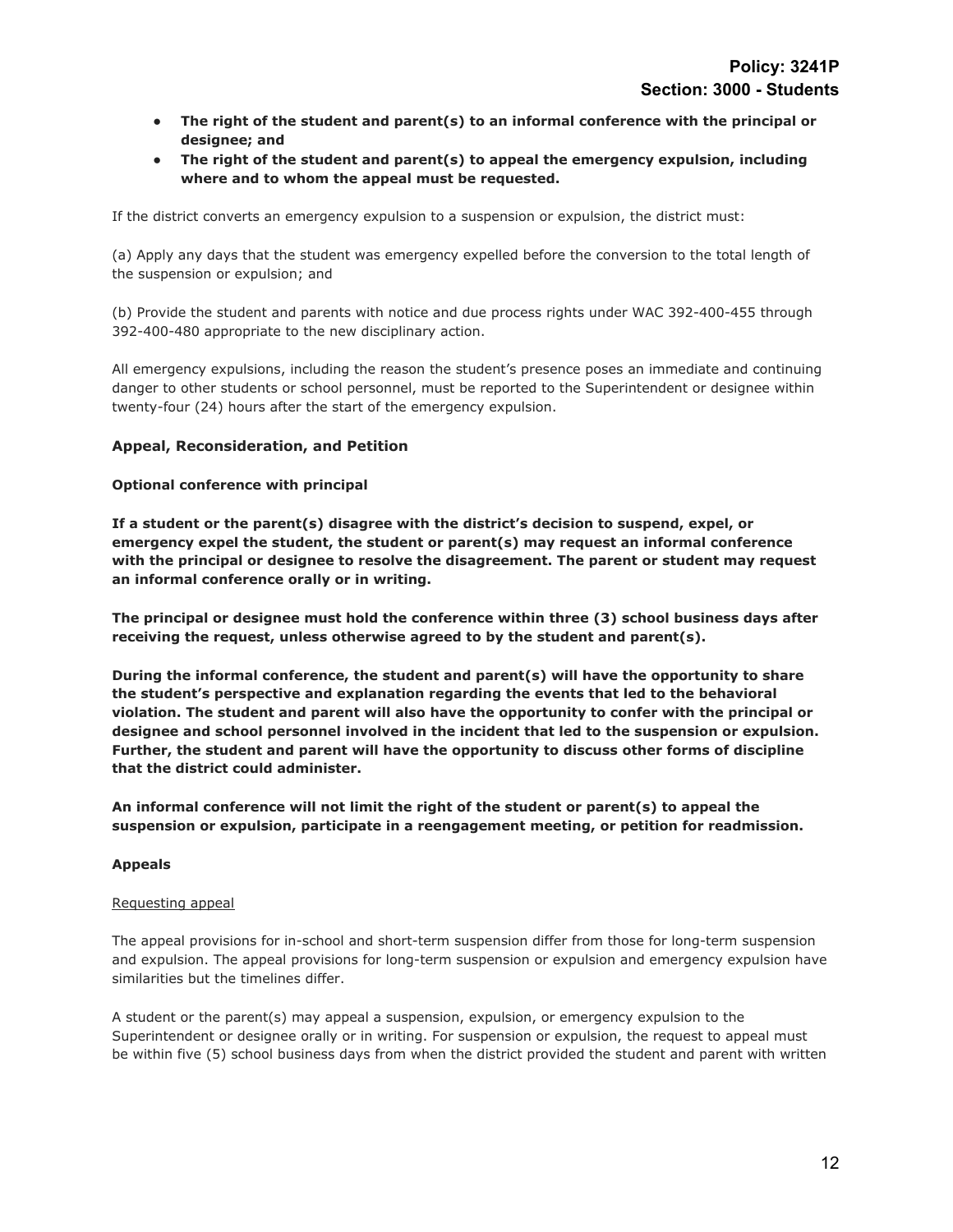notice. For emergency expulsion, the request to appeal must be within three (3) school business days from when the district provided the student and parent with written notice.

When an appeal for long-term suspension or expulsion is pending, the district may continue to administer the long-term suspension or expulsion during the appeal process, subject to the following requirements:

- The suspension or expulsion is for no more than ten (10) consecutive school days from the initial hearing or until the appeal is decided, whichever is earlier;
- The district will apply any days of suspension or expulsion occurring before the appeal is decided to the term of the student's suspension or expulsion and may not extend the term of the student's suspension or expulsion; and
- If the student returns to school before the appeal is decided, the district will provide the student an opportunity to make up assignments and tests missed during the suspension or expulsion upon the student's return.

#### In-school and short-term suspension appeal

For short-term and in-school suspensions, the Superintendent or designee will provide the student and parents the opportunity to share the student's perspective and explanation regarding the behavioral violation orally or in writing.

The Superintendent or designee must deliver a written appeal decision to the student and parent(s) in person, by mail, or by email within two (2) school business days after receiving the appeal. The written decision must include:

- The decision to affirm, reverse, or modify the suspension;
- The duration and conditions of the suspension, including the beginning and ending dates;
- The educational services the district will offer to the student during the suspension; and
- Notice of the student and parent(s)' right to request review and reconsideration of the appeal decision, including where and to whom to make such a request.

#### Long-term suspension or expulsion and emergency expulsion appeal

For long-term suspension or expulsion and emergency expulsions, the Superintendent or designee will provide the student and parent(s) written notice in person, by mail, or by email, within one (1) school business day after receiving the appeal request, unless the parties agree to a different timeline. Written notice will include:

- The time, date, and location of the appeal hearing;
- The name(s) of the official(s) presiding over the appeal;
- The right of the student and parent(s) to inspect the student's education records;
- The right of the student and parent(s) to inspect any documentary or physical evidence and a list of any witnesses that will be introduced at the hearing;
- The rights of the student and parent(s) to be represented by legal counsel; question witnesses; share the student's perspective and explanation; and introduce relevant documentary, physical, or testimonial evidence; and
- Whether the district will offer a reengagement meeting before the appeal hearing.

For long-term suspension or expulsion, the student, parent(s) and district may agree to hold a reengagement meeting and develop a reengagement plan before the appeal hearing. The student,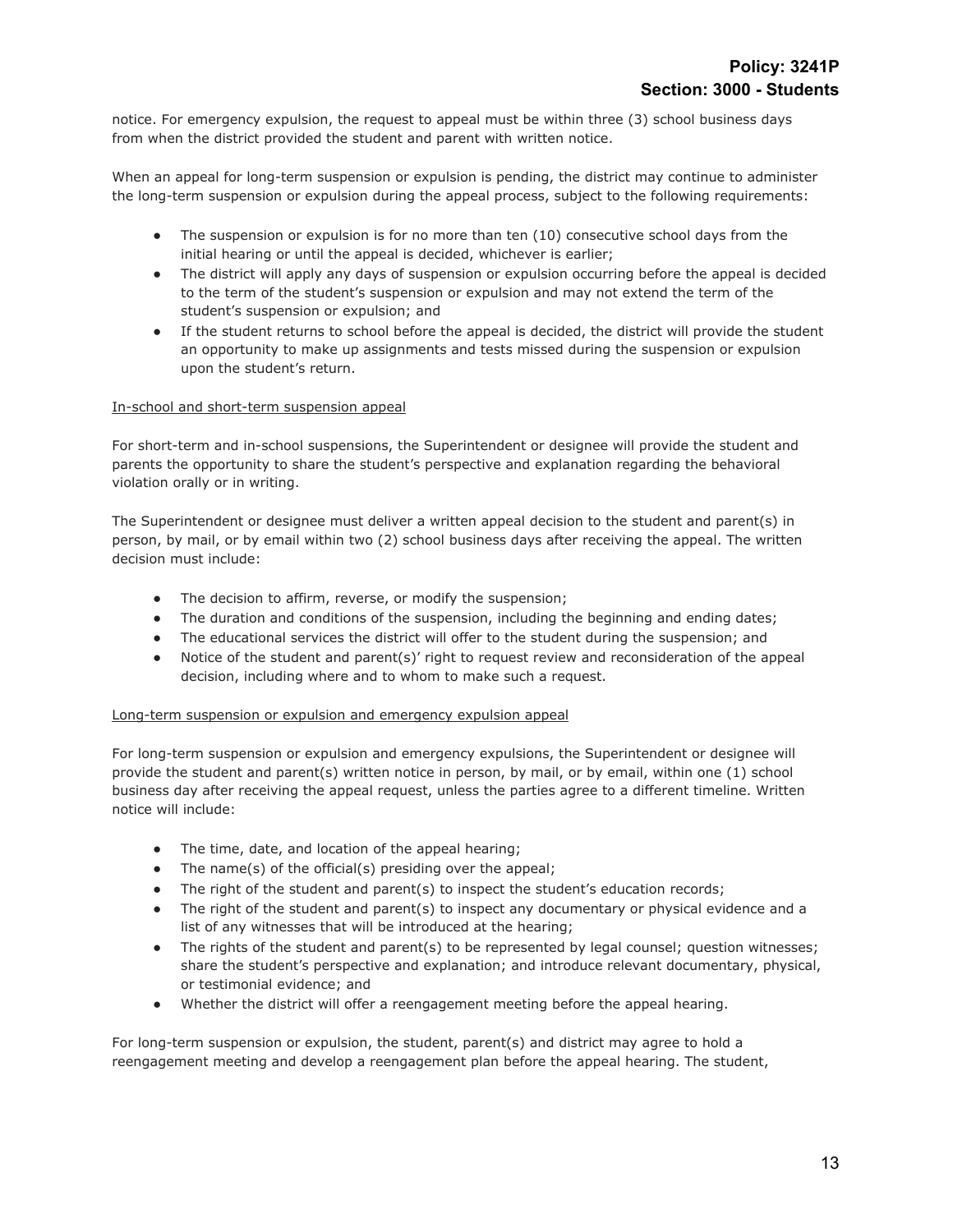parent(s), and district may mutually agree to postpone the appeal hearing while participating in the reengagement process.

#### **Hearings**

A hearing to appeal a long-term suspension or expulsion or emergency expulsion is a quasi-judicial process exempt from the Open Public Meetings Act (OPMA). To protect the privacy of student(s) and others involved, the district will hold hearing without public notice and without public access unless the student(s) and/or the parent(s) or their counsel requests an open hearing. Regardless of whether the hearing is open or closed, the district will make reasonable efforts to comply with the Family Educational Rights and Privacy Act (FERPA) concerning confidentiality of student education records.

When students are charged with violating the same rule and have acted in concert and the facts are essentially the same for all students, a single hearing may be conducted for them if the hearing officer believes that the following conditions exist:

- A single hearing will not likely result in confusion; and
- No student will have his/her interest substantially prejudiced by a group hearing.

If the official presiding over the hearing finds that a student's interests will be substantially prejudiced by a group hearing, the presiding official may order a separate hearing for that student. The parent and student have the right to petition for an individual hearing.

For long-term suspension or expulsion, the district will hold an appeal hearing within three (3) school business days after the Superintendent or designee received the appeal request, unless otherwise agreed to by the student and parent(s).

For emergency expulsion, the district will hold an appeal hearing within two (2) school business days after the Superintendent or designee received the appeal request, unless the student and parent(s) agree to another time.

The school board may designate a discipline appeal council to hear and decide any appeals in this policy and procedure or to review and reconsider a district's appeal decisions. A discipline appeal council must consist of at least three persons appointed by the school board for fixed terms. All members of a discipline appeal council must be knowledgeable about the rules in Chapter 392-400 WAC and this policy and procedure. The school board may also designate the Superintendent or a hearing officer to hear and decide appeals. The presiding official(s) may not have been involved in the student's behavioral violation or the decision to suspend or expel the student.

Upon request, the student and parent(s) or their legal representative may inspect any documentary or physical evidence and list of any witnesses that the district will introduce at the appeal hearing. The district must make the information available as soon as reasonably possible, but no later than the end of the school business day before the appeal hearing. The district may also request to inspect any documentary or physical evidence and list of any witnesses that the student and parent(s) intend to introduce at the appeal hearing. The student and parent(s) must make this information available as soon as reasonably possible, but no later than the end of the school business day before the appeal hearing.

Upon request, the student and parent(s) may review the student's education records. The district will make the records available as soon as reasonably possible, but no later than the end of the school business day before the appeal hearing.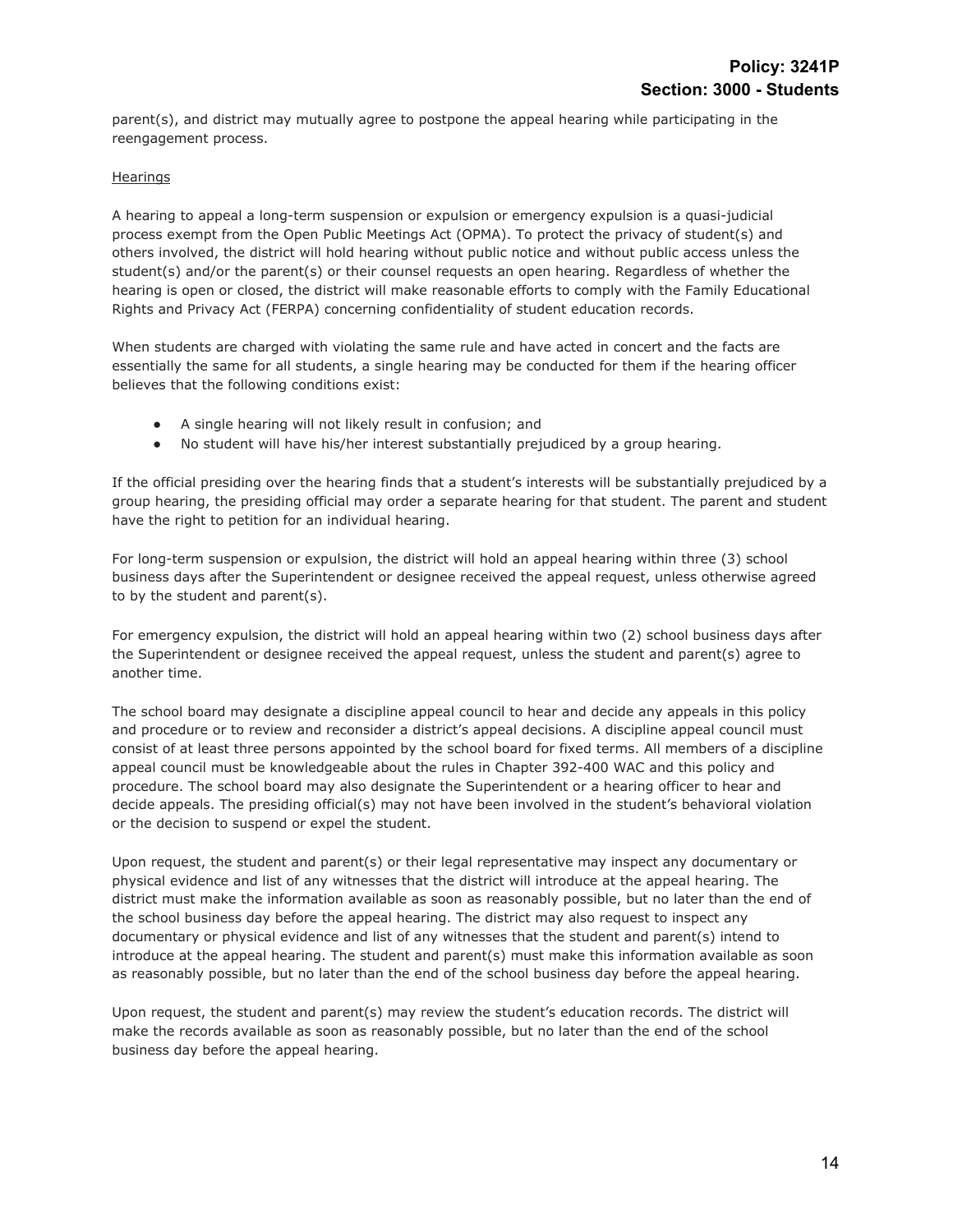If a witness for the district cannot or does not appear at the appeal hearing, the presiding official(s) may excuse the witness' nonappearance if the district establishes that:

- The district made a reasonable effort to produce the witness; and
- The witness' failure to appear is excused by fear of reprisal or another compelling reason.

The district will record the appeal hearing by manual, electronic, or other type of recording device and upon request of the student or parent(s) provide them a copy of the recording.

For long-term suspension or expulsion, the presiding official(s) must base the decision solely on the evidence presented at the hearing. The presiding official(s) will provide a written decision to the student and parent(s) in person, by mail, or by email within three (3) school business days after the appeal hearing. The written decision must include:

- The findings of fact;
- A determination whether (i) the student's behavior violated this policy; (ii) the behavioral violation reasonably warrants the suspension or expulsion and the length of the suspension or expulsion; and (iii) the suspension or expulsion is affirmed, reversed, or modified;
- The duration and conditions of suspension or expulsion, including the beginning and ending dates;
- Notice of the right of the student and parent(s) to request a review and reconsideration of the appeal decision. The notice will include where and to whom to make such a request; and
- Notice of the opportunity for a reengagement meeting and contact information for the person who will schedule it.

For emergency expulsion, the district will provide a written decision to the student and parent(s) in person, by mail, or by email within one (1) school business day after the appeal hearing. The written decision must include:

- The findings of fact;
- A determination whether the student's presence continues to pose (i) an immediate and continuing danger to students or school personnel; or (ii) an immediate and continuing threat of material and substantial disruption of the educational process;
- Whether the district will end the emergency expulsion or convert the emergency expulsion to a suspension or expulsion. If the district converts the emergency expulsion to a suspension or expulsion, the district will provide the student and parent(s) notice and due process consistent with the disciplinary action to which the emergency expulsion was converted; and
- Notice of the right of the student and parent(s) to request a review and reconsideration of the appeal decision. The notice will include where and to whom to make such a request.

## **Reconsideration of appeal**

The student or parents may request the school board or discipline appeal council, if established by the school board, review and reconsider the district's appeal decision for long-term suspensions or expulsions and emergency expulsions. This request may be either oral or in writing.

For long-term suspension or expulsion, the student or parent(s) may request a review within ten (10) school business days from when the district provided the student and parent(s) with the written appeal decision.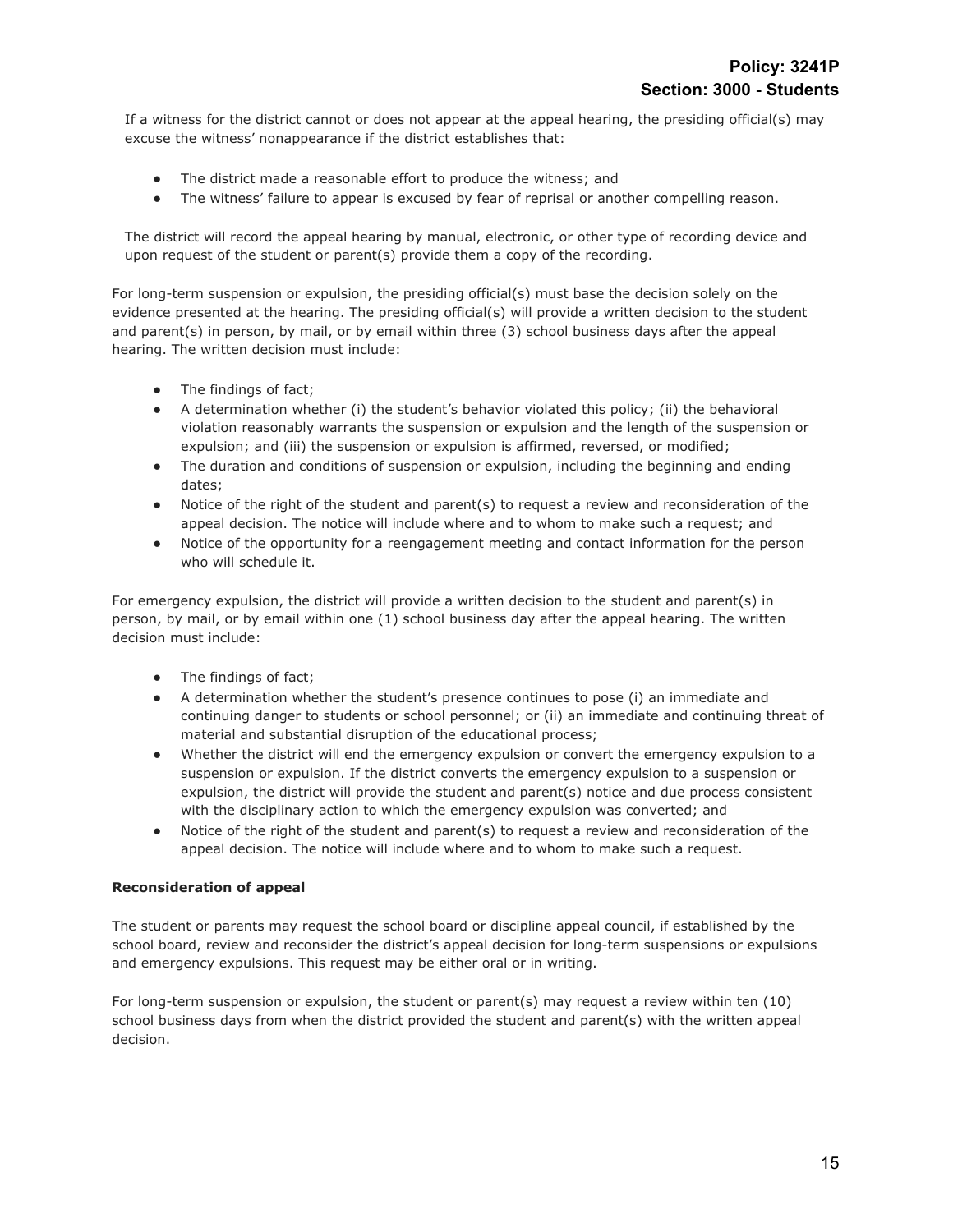For emergency expulsion, the student or parent(s) may request a review within five (5) school business days from when the district provided the student and parent(s) with the written appeal decision.

- In reviewing the district's decision, the school board or discipline appeal council, if established, must consider (i) all documentary and physical evidence from the appeal hearing related to the behavioral violation; (ii) any records from the appeal hearing; (iii) relevant state law; and (iv) this policy adopted.
- The school board (or discipline appeal council) may request to meet with the student and parent(s), the principal, witnesses, and/or school personnel to hear further arguments and gather additional information.
- The decision of the school board (or discipline appeal council) will be made only by board or discipline council members who were not involved in (i) the behavioral violation; (ii) the decision to suspend or expel the student; or (iii) the appeal decision. If the discipline appeal council presided over the appeal hearing, the school board will conduct the review and reconsideration.

For long-term suspension or expulsion, the school board (or discipline appeal council) will provide a written decision to the student and parent(s) in person, by mail, or by email within ten (10) school business days after receiving the request for review and reconsideration. The written decision must identify:

- Whether the school board (or discipline appeal council) affirms, reverses, or modifies the suspension or expulsion;
- The duration and conditions of the suspension or expulsion, including the beginning and ending dates of the suspension or expulsion; and
- For long-term suspensions or expulsions, notice of the opportunity to participate in a reengagement meeting.

For emergency expulsion, the school board (or discipline appeal council) will provide a written decision to the student and parent(s) in person, by mail, or by email within five (5) school business days after receiving the request for review and reconsideration. The written decision must identify:

- Whether the school board [or discipline appeal council] affirms or reverses the school district's decision that the student's presence posed (i) an immediate and continuing danger to students or school personnel; or (ii) an immediate and continuing threat of material and substantial disruption of the educational process.
- If the emergency expulsion has not yet ended or been converted, whether the district will end the emergency expulsion or convert the emergency expulsion to a suspension or expulsion. If the district converts the emergency expulsion to a suspension or expulsion, the district will provide the student and parent(s) notice and due process under WAC 392-400-455 through 392-400-480 consistent with the disciplinary action to which the emergency expulsion was converted

## **Petition to extend an expulsion**

When risk to public health or safety warrants extending a student's expulsion, the principal or designee may petition the Superintendent or designee for authorization to exceed the academic term limitation on an expulsion. The petition must inform the Superintendent or designee of:

- The behavioral violation that resulted in the expulsion and the public health or safety concerns;
- The student's academic, attendance, and discipline history;
- Any nonacademic supports and behavioral services the student was offered or received during the expulsion;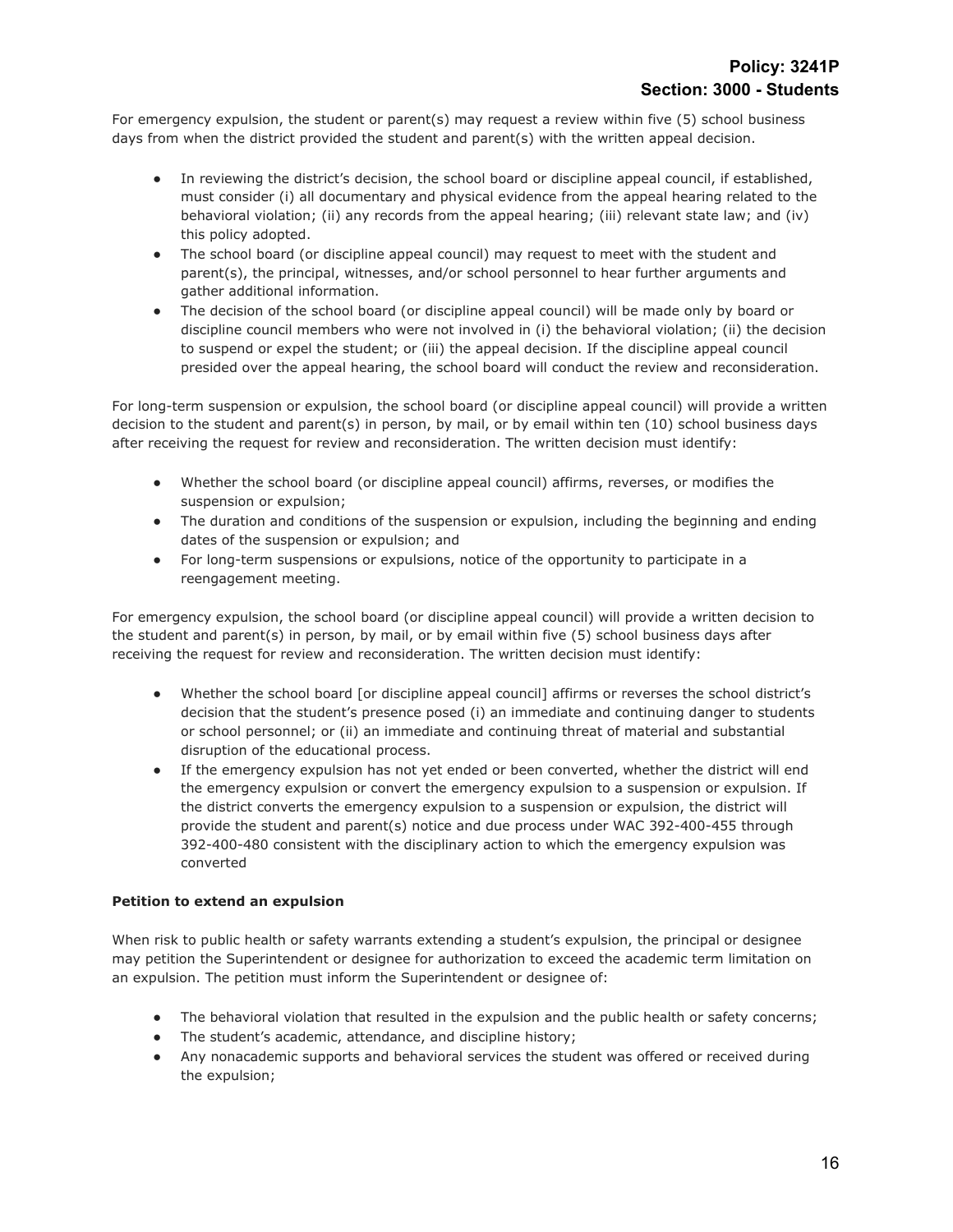- The student's academic progress during the expulsion and the educational services available to the student during the expulsion;
- The proposed extended length of the expulsion; and
- The student's reengagement plan.

The principal or designee may petition to extend an expulsion only after the development of a reengagement plan under WAC 392-400-710 and before the end of the expulsion. For violations of WAC 392-400-820 involving a firearm on school premises, school-provided transportation, or areas of facilities while being used exclusively by public schools, the principal or designee may petition to extend an expulsion at any time.

# Notice

The district will provide written notice of a petition to the student and parent(s) in person, by mail, or by email within one (1) school business day from the date the Superintendent or designee received the petition. The written notice must include:

- A copy of the petition;
- The right of the student and parent(s) to an informal conference with the Superintendent or designee to be held within five (5) school business days from the date the district provided written notice to the student and parent(s); and
- The right of the student and parent(s) to respond to the petition orally or in writing to the Superintendent or designee within five (5) school business days from the date the district provided the written notice.

The Superintendent or designee may grant the petition only if there is substantial evidence that, if the student were to return to the student's previous school of placement after the length of an academic term, the student would pose a risk to public health or safety. The Superintendent or designee must deliver a written decision to the principal, the student, and the student's parent(s) in person, by mail, or by email within ten (10) school business days after receiving the petition.

If the Superintendent or designee does not grant the petition, the written decision must identify the date when the expulsion will end.

If the Superintendent or designee grants the petition, the written decision must include:

- The date on which the extended expulsion will end;
- The reason that, if the student were to return before the initial expulsion end date, the student would pose a risk to public health or safety; and
- Notice of the right of the student and parent(s) to request a review and reconsideration. The notice will include where and to whom to make such a request;

## Review and Reconsideration of extension of expulsion

The student or parent(s) may request that the school board (or discipline appeal council, if established by the board) review and reconsider the decision to extend the student's expulsion. The student or parents may request the review orally or in writing within ten (10) school business days from the date the Superintendent or designee provides the written decision.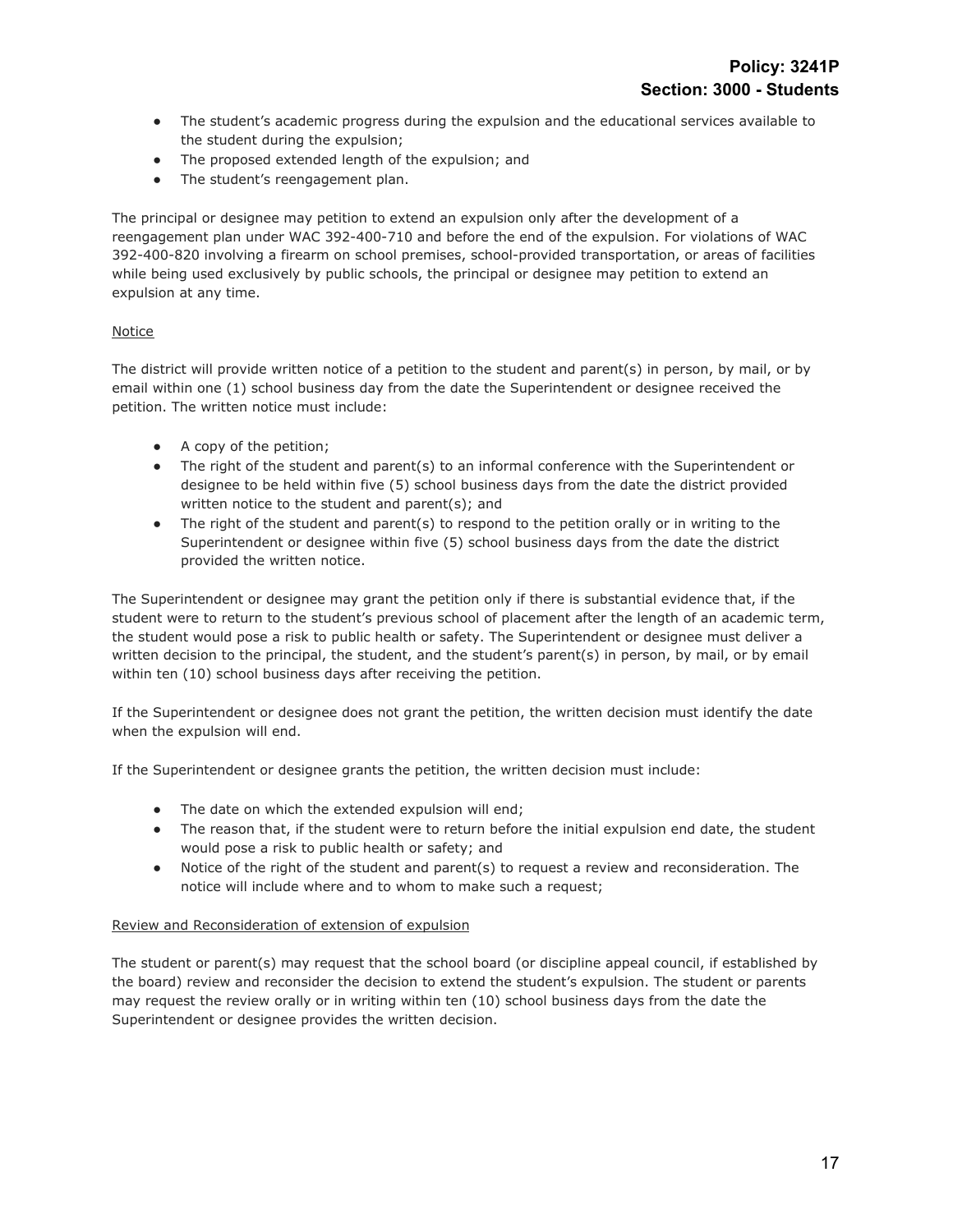The school board (or discipline appeal council) may request to meet with the student or parent(s) or the principal to hear further arguments and gather additional information.

The decision of the school board (or discipline appeal council) may be made only board or discipline appeal council members who were not involved in the behavioral violation, the decision to expel the student, or the appeal decision.

The school board (or discipline appeal council) will provide a written decision to the student and parent(s) in person, by mail, or by email within ten (10) school business days after receiving the request for review and reconsideration. The written decision must identify:

- Whether the school board or discipline appeal council affirms, reverses, or modifies the decision to extend the student's expulsion; and
- The date when the extended expulsion will end.

Any extension of an expulsion may not exceed the length of an academic term.

The district will annually report the number of petitions approved and denied to the Office of Superintendent of Public Instruction.

## **Educational Services**

The district will offer educational services to enable a student who is suspended or expulsed to:

- Continue to participate in the general education curriculum;
- Meet the educational standards established within the district; and
- Complete subject, grade-level, and graduation requirements.

When providing a student the opportunity to receive educational services during exclusionary discipline, the school must consider:

- Meaningful input from the student, parents, and the student's teachers;
- Whether the student's regular educational services include English language development services, special education, accommodations and related services under Section 504 of the Rehabilitation Act of 1973, or supplemental services designed to support the student's academic achievement; and
- Access to any necessary technology, transportation, or resources the student needs to participate fully in the educational services.

After considering the factors and input described above, the district will determine a student's educational services on a case-by-case basis. The types of educational services the district will consider include alternative schools, alternative classrooms, one-on-one tutoring, group tutoring, and online learning tutoring. Any educational services in an alternative setting should be comparable, equitable, and appropriate to the regular educational services a student would have received in the absence of exclusionary discipline.

As soon as reasonably possible after administering a suspension or expulsion, the district will provide written notice to the student and parents about the educational services the district will provide. The notice will include a description of the educational services and the name and contact information of the school personnel who can offer support to keep the student current with assignments and course work.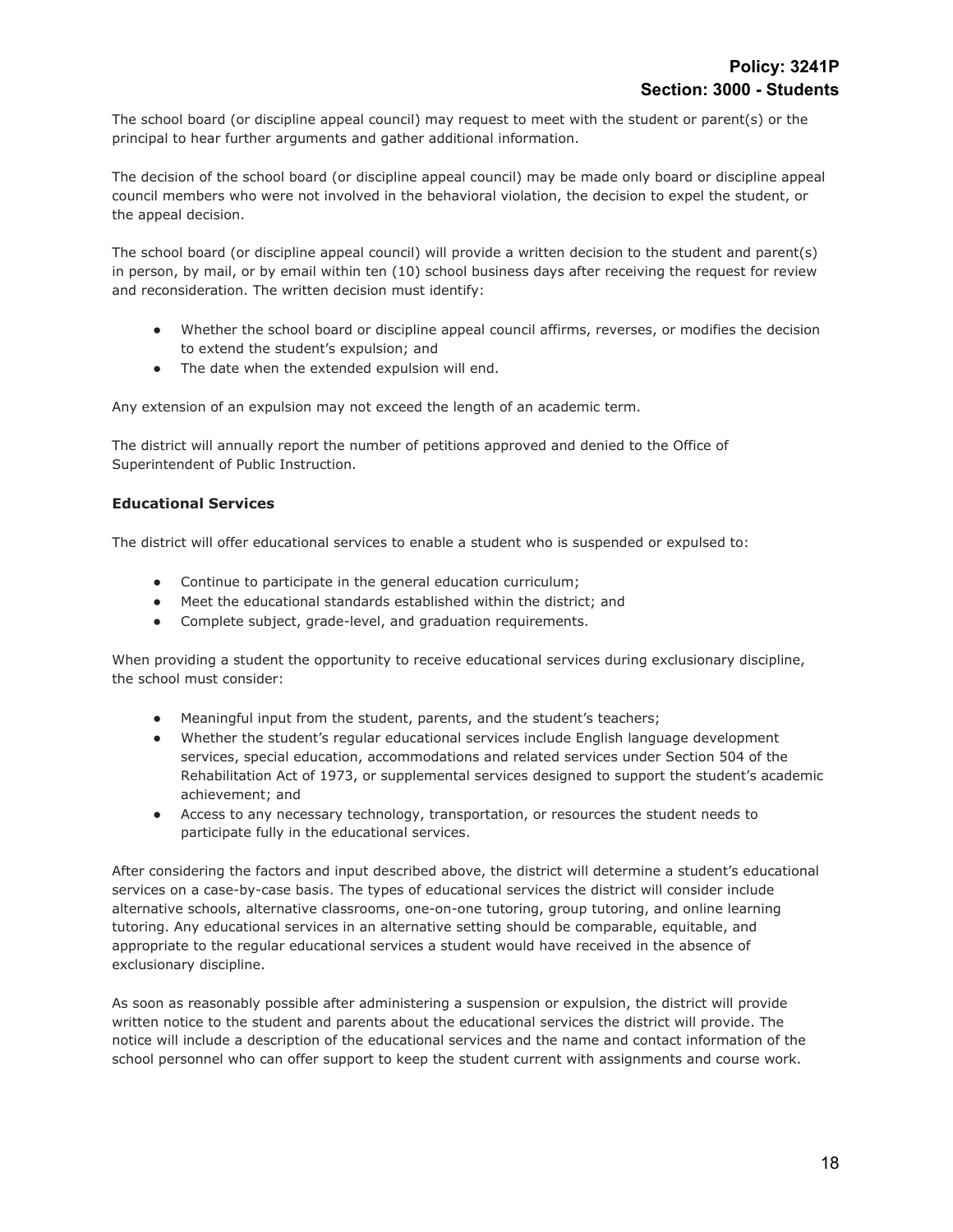For students subject to suspension or emergency expulsion up to five (5) days, a school must provide at least the following:

- Course work, including any assigned homework, from all of the student's regular subjects or classes;
- Access to school personnel who can offer support to keep the student current with assignments and course work for all of the student's regular subjects or classes; and
- An opportunity for the student to make up any assignments and tests missed during the period of suspension or emergency expulsion.

For students subject to suspension or emergency expulsion for six (6) to ten (10) consecutive school days, a school must provide at least the following:

- Course work, including any assigned homework, from all of the student's regular subjects or classes;
- An opportunity for the student to make up any assignments and tests missed during the period of suspension or emergency expulsion; and
- Access to school personnel who can offer support to keep the student current with assignments and course work for all of the student's regular subjects or classes. School personnel will make a reasonable attempt to contact the student or parents within three (3) school business days following the start of the suspension or emergency expulsion and periodically thereafter until the suspension or emergency expulsion ends to:
	- Coordinate the delivery and grading of course work between the student and the student's teacher(s) at a frequency that would allow the student to keep current with assignments and course work for all of the student's regular subjects or classes; and
	- Communicate with the student, parents, and the student's teacher(s) about the student's academic progress.

For students subject to expulsion or suspension for more than ten (10) consecutive school days, a school will make provisions for educational services in accordance with the "Course of Study" provisions of WAC 392-121-107.

## **Readmission**

## **Readmission application process**

The readmission process is different from and does not replace the appeal process. Students who have been suspended or expelled may make a written request for readmission to the district at any time. If a student desires to be readmitted at the school from which he/she has been suspended/expelled, the student will submit a written application to the principal, who will recommend admission or non-admission. If a student wishes admission to another school, he/she will submit the written application to the Superintendent. The application will include:

- The reasons the student wants to return and why the request should be considered;
- Any evidence that supports the request; and
- A supporting statement from the parent or others who may have assisted the student.

The Superintendent will advise the student and parent of the decision within seven (7) school days of the receipt of such application.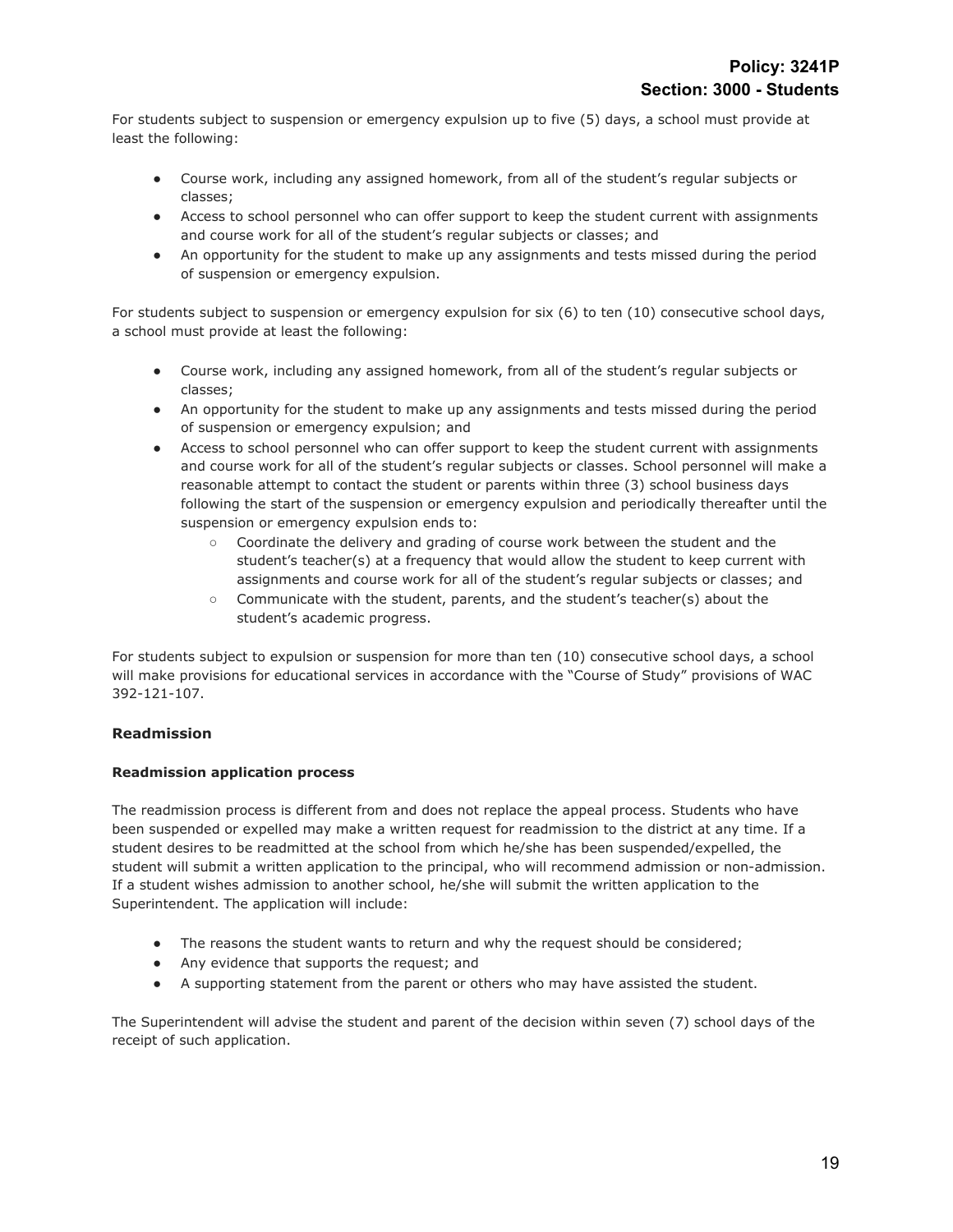## **Reengagement**

## **Reengagement Meeting**

The reengagement process is distinct from a written request for readmission. The reengagement meeting is also distinct from the appeal process, including an appeal hearing, and does not replace an appeal hearing. The district must convene a reengagement meeting for students with a long-term suspension or expulsion.

Before convening a reengagement meeting, the district will communicate with the student and parent(s) to schedule the meeting time and location. The purpose of the reengagement meeting is to discuss with the student and his or her parent(s)/guardian(s) a plan to reengage the student.

The reengagement meeting must occur:

- Within twenty (20) calendar days of the start of the student's long-term suspension or expulsion, but no later than five (5) calendar days before the student's return to school; or
- As soon as reasonably possible, if the student or parents request a prompt reengagement meeting.

#### **Reengagement plan**

The district will collaborate with the student and parents to develop a culturally-sensitive and culturally-responsive reengagement plan tailored to the student's individual circumstances to support the student in successfully returning to school. In developing a reengagement plan, the district must consider:

- The nature and circumstances of the incident that led to the student's suspension or expulsion;
- As appropriate, students' cultural histories and contexts, family cultural norms and values, community resources, and community and parent outreach;
- Shortening the length of time that the student is suspended or expelled;
- Providing academic and nonacademic supports that aid in the student's academic success and keep the student engaged an on track to graduate; and
- Supporting the student parents, or school personnel in taking action to remedy the circumstances that resulted in the suspension or expulsion and preventing similar circumstances from recurring.

The district must document the reengagement plan and provide a copy of the plan to the student and parents. The district must ensure that both the reengagement meeting and the reengagement plan are in a language the student and parents understand.

#### **Exceptions for protecting victims**

The district may preclude a student from returning to the student's regular educational setting following the end date of a suspension or expulsion to protect victims of certain offenses as follows:

● A student committing an offense under RCW 28A.600.460(2), when the activity is directed toward the teacher, shall not be assigned to that teacher's classroom for the duration of the student's attendance at that school or any other school where the teacher is assigned;